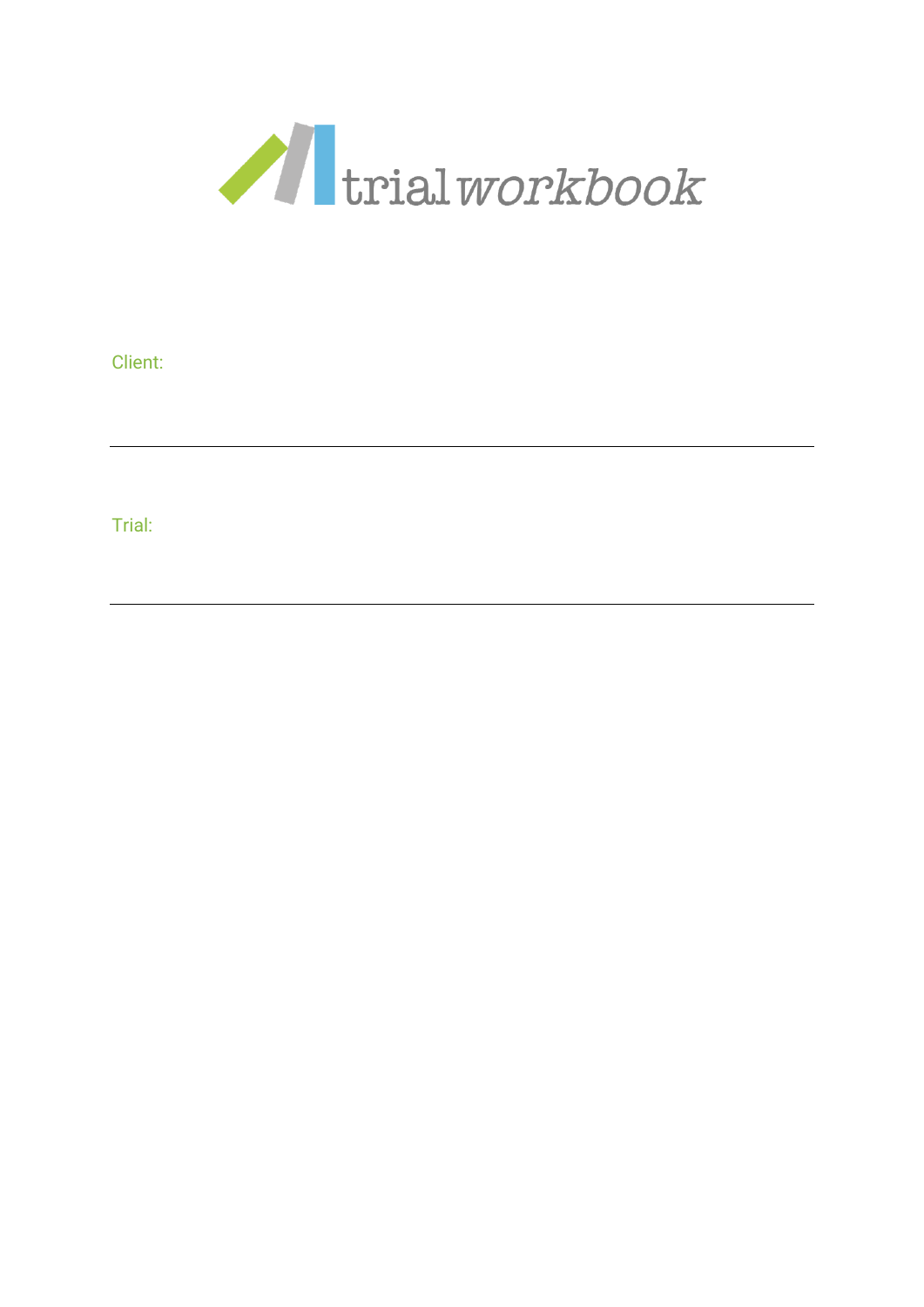Cover photo of Timaru Court by Stephen Goodenough used with kind permission of Opus International Consultants Ltd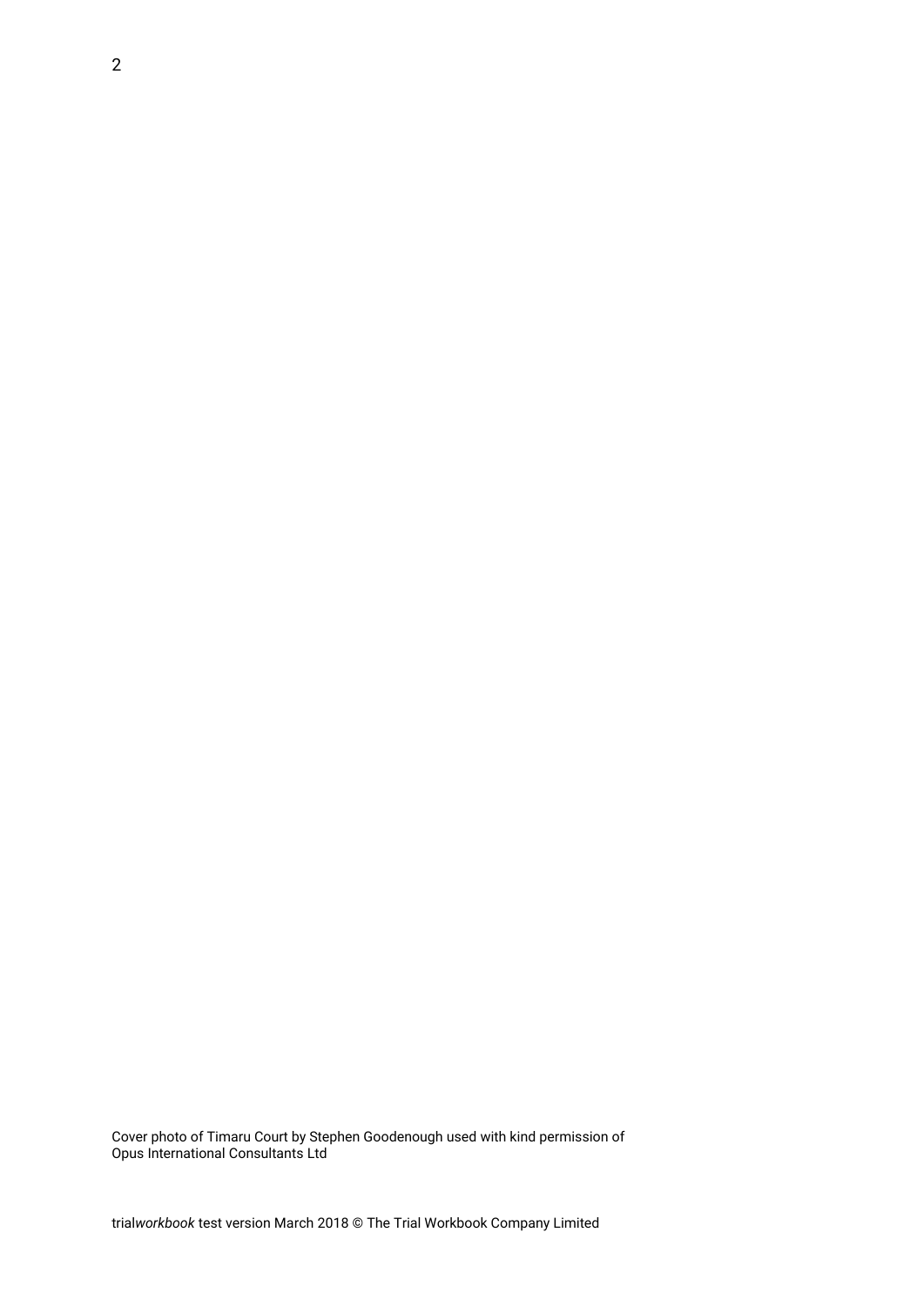## **Contents**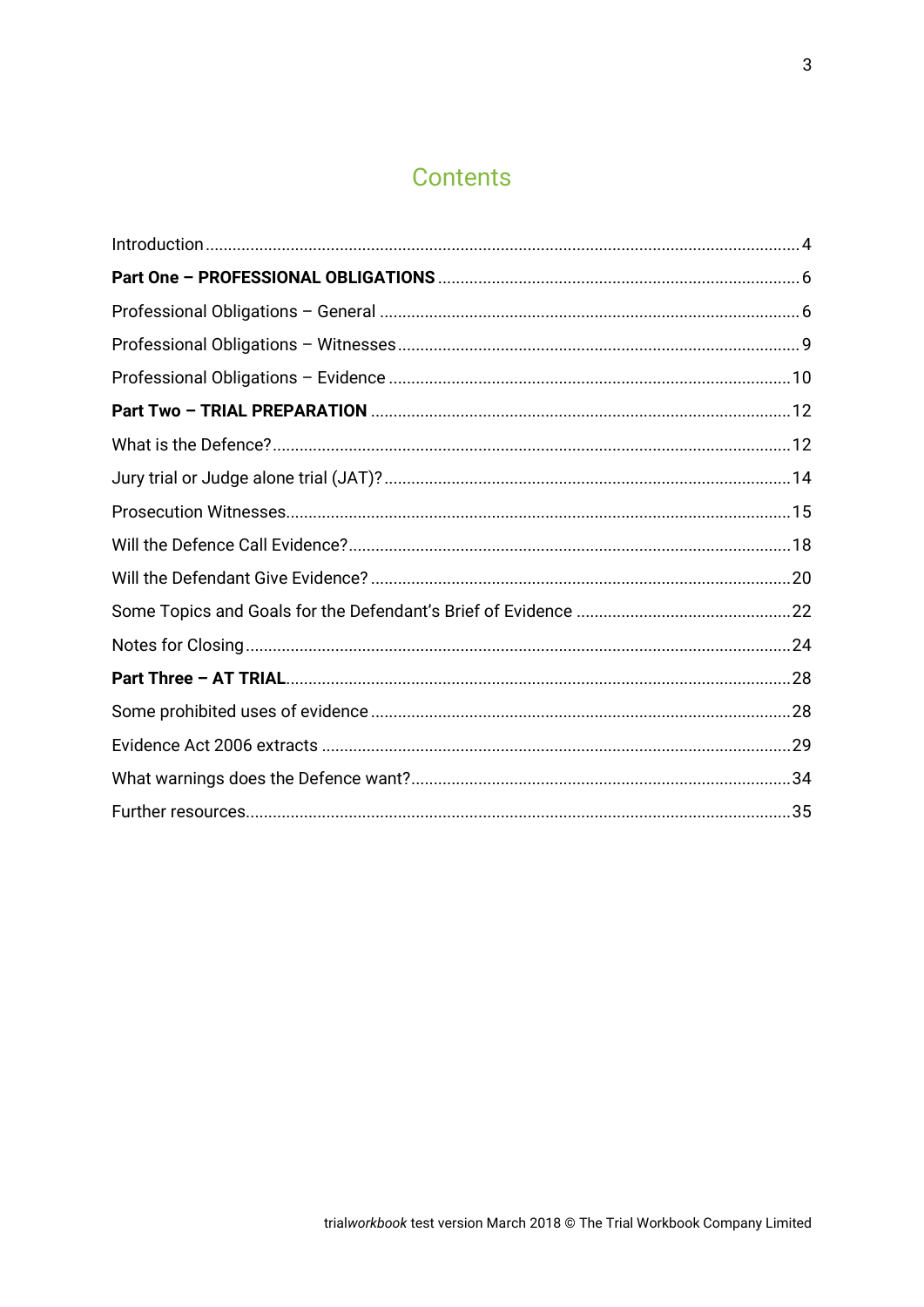## <span id="page-3-0"></span>Introduction

Welcome to this first test version of the Lawyer Workbook. It is a resource provided by The Trial Workbook Company Limited, and supplemented by the website [www.trialworkbook.co.nz](http://www.trialworkbook.co.nz/). We look forward to hearing your feedback on its use as an aid to the lawyer/client relationship.

This is a workbook to help you and your client to brainstorm, plan, and agree upon a trial strategy. There is a corresponding workbook for you to give your client, about their role in the process. There is also advice for clients on the website (click For Defendants).

## Why?

A common complaint by defendants is that decisions were made in or about their trial by their lawyer, but without their input being sought, or listened to. The objective is that your use of this workbook, and the client's ability to refer to their workbook, will improve client awareness of trial process, and the roles of lawyer and client within it. There are places in the client workbook for the client to record tasks that are their responsibility. The goal is that clients believe they had fair trials, where they understood their role, and made their own decisions after receiving full and informed advice.

### How?

First, there is information about your professional responsibilities, both as a reminder, and so it is easily accessible if an ethical issue arises during a meeting with a client or a trial. Comments are to assist with considering issues which may arise.

Next, you can use the Trial Preparation pages to record, and have the client acknowledge, decisions made and instructions given at each stage of the trial process. Or you can use it as a prompt for meetings with the client, and keep the records of what was discussed on your trial file. If the client changes lawyer, then this workbook should be part of the file handed over. Part of the idea is that the client seeing that you have a companion resource to theirs will assist with getting the two of you on the same page (literally and metaphorically).

Finally, the At Trial section contains commonly used sections of the Evidence Act 2006, and a checklist for warnings you may want the Judge to give a jury.

### Feedback

We will be emailing you occasionally over the course of about 20 weeks with inquiries and suggestions about your use of the workbook and website. At the end of that time we will ask you to complete an online survey, with plenty of opportunities for you to suggest improvements. Feedback can be given at any time via email [\(feedback@trialworkbook.co.nz\)](mailto:feedback@trialworkbook.co.nz) or the website.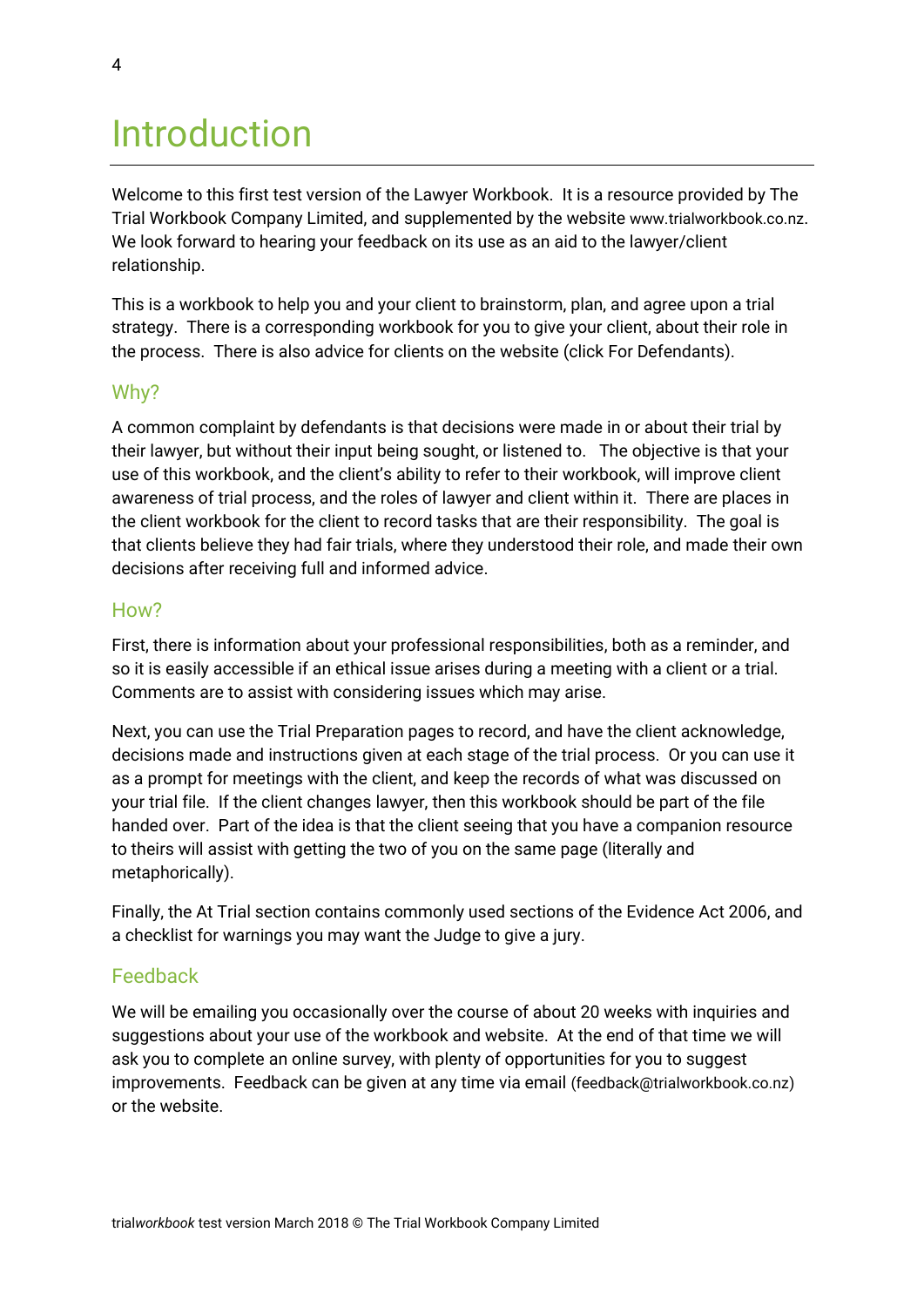#### Sources

Information under the headings "Professional Obligations" is taken from Practice Standards for Legal Aid Providers (Ministry of Justice February 2017); *Mason v Glover* [2013] NZHC 1321 Whaata J); and the Lawyers and Conveyancers Act (Lawyers: Conduct and Client Care) Rules 2008. See the Professional Obligations article on [www.trialworkbook.co.nz](http://www.trialworkbook.co.nz/) for links to the full versions.

Comments about Professional Obligations and the remainder of the text is advice, written by Nicolette Levy with the experience of many years conducting appeals for clients who thought their conviction was the result of an unfair trial and their lawyer was to blame. Nicolette has discussed some issues with experienced colleagues before sharing the advice. Discussion about any issues is welcome – please send feedback via the website.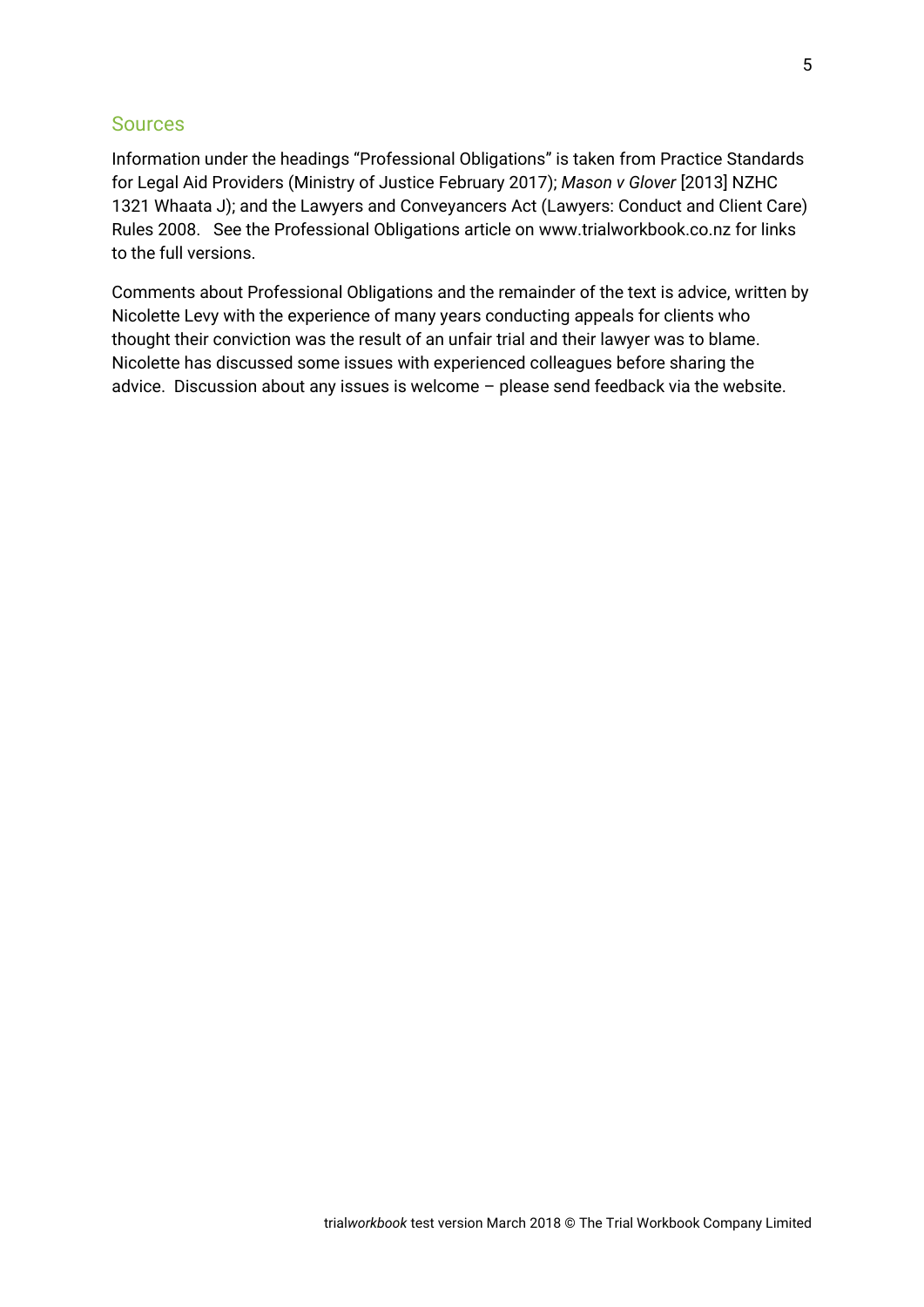# <span id="page-5-0"></span>Part One – PROFESSIONAL OBLIGATIONS

## <span id="page-5-1"></span>Professional Obligations – General

### As a lawyer acting for a client you must:

- Protect and promote the client's interests and act free from compromising influences or loyalties
- If appropriate, seek the use of a qualified interpreter. If legal aid funding is required for this, apply for and obtain that funding in a timely manner in advance.
- Obtain relevant disclosure from the prosecution, and discuss it with the client.
- Advise the client of the steps that he or she can or ought to take in order to assist the efficient and effective conduct of the matter.
- Make inquiries yourself concerning evidence that might assist in the defence of a criminal charge.
- Be satisfied that all relevant information for the purpose of conducting the defence has been obtained.
- Discuss the information in his or her possession with the defendant prior to taking instructions on the conduct of the defence.
- Give timely, appropriate and sufficiently detailed advice and explanations to the client to enable him or her to make an informed decision about the matter.
	- $\circ$  Comment a common complaint is that the lawyer's advice that there is no defence is given for the first time on the eve of trial, when the opportunity to benefit from the full guilty plea discount has passed. If the situation looks grim, advise your client about this early. The Client Workbook notes that your job is to deliver bad news if that's what is required.
- At appropriate times, reassess and again advise the client of the relevant aspects of the matter.
- Where appropriate and practical, advice should be provided to the client in writing and a copy retained.
	- $\circ$  Comment putting it in writing also sharpens your own focus on the evidence and the issues.
- Consider issues such as any intellectual disability or mental health issues when and how are they to be addressed?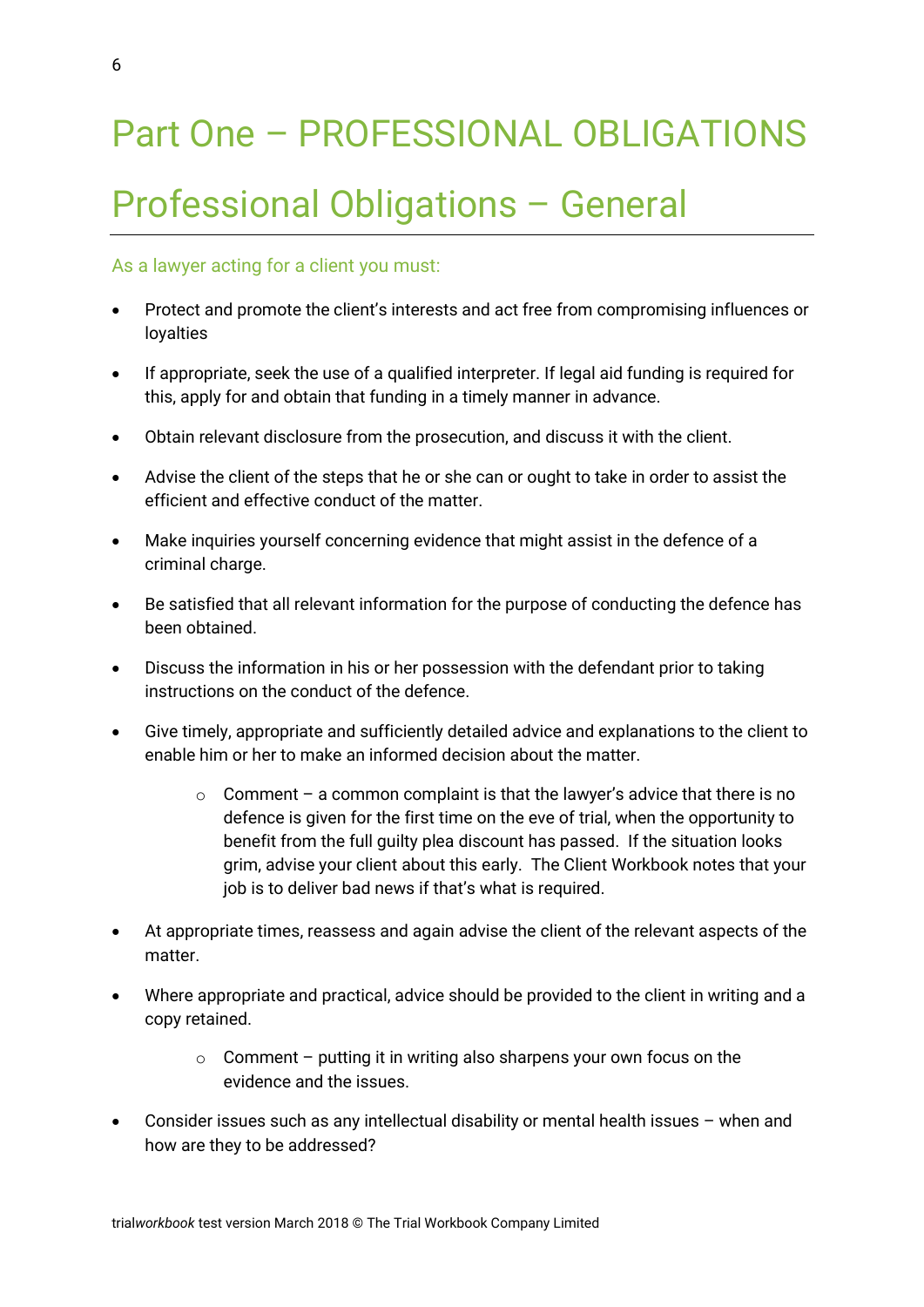- Are there any addiction, alcohol or drug issues that require addressing?
- Be familiar with a client's previous convictions before a plea is entered.
- Where appropriate discuss the availability of a sentencing indication hearing with the client.
	- $\circ$  Comment there is information about this in the Client Workbook, as well as information about the Disputed Facts Hearing process.
- Decline to accept or return for reassignment any matter where you have a conflict or potential conflict of interest.
- When acting for more than one co-accused, take particular care to ensure you have considered the duties owed to each client and any potential conflicts, and, if any doubt that there may be conflicting duties, you must decline to accept the matter or return it for reassignment.
- Advise the client at the first reasonable opportunity and throughout the case about the sentencing discounts for pleas of guilty in terms of *R v Hessell* [2011] 1 NZLR 607 (SC). Remind the client of the discounts prior to any status hearing or call-over, and before any trial or hearing.
	- $\circ$  Comment there is information about this in the Client Workbook.
- Wherever practicable, obtain instructions in writing concerning the incident or events giving rise to the charge(s). Details as to the client's background, physical health and other relevant details should be obtained. When it is not possible to obtain instructions in writing, a lawyer should make clear file notes of instructions (or the lack of instructions).
	- o Comment *when* you do this may be a matter of professional judgment, particularly in a complicated or serious case where a client may be juggling other relationships such as family or co-accused, or where you believe that the client will be more forthcoming when a level of trust has been established. Sometimes it is useful to provide your advice on what the Crown evidence appears to show, or is capable of proving, before beginning to take detailed instructions.
- Record the client's factual instructions in a signed brief of evidence unless there is a good reason not to, for example where a client is not a witness or has already given a full account such as in a Police interview or where the evidence will be in an affidavit.
	- $\circ$  Comment prior to trial is the best practice deadline for this explain to your client that you need this as a blueprint for how to challenge the Crown evidence.
- When taking instructions from a client, including instructions on a plea and whether or not to give evidence, you must ensure that your client is fully informed on all relevant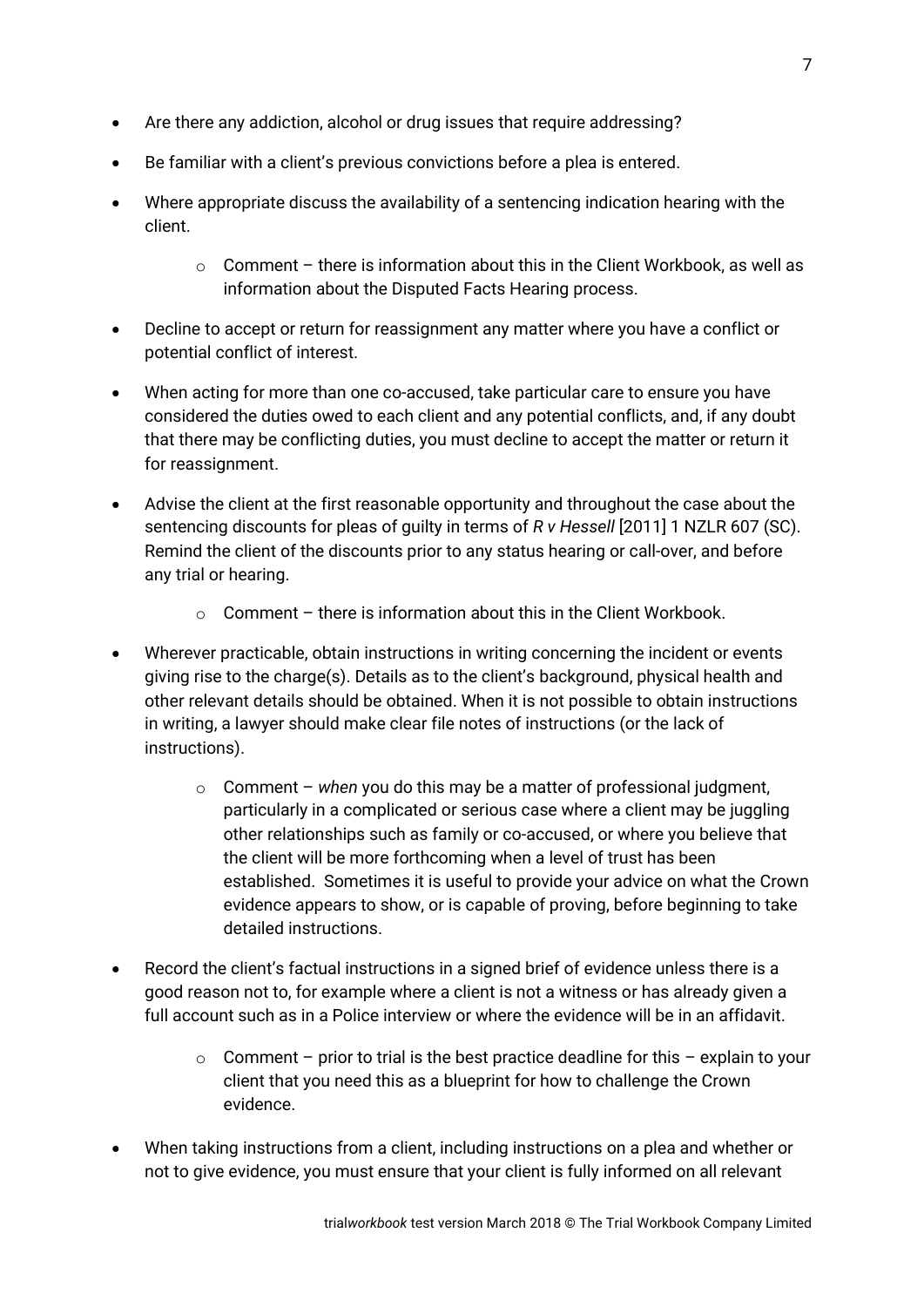implications of his or her decision and you must then act in accordance with the client's instructions.

- Advise the client of the right to give and/or call evidence on his or her behalf (whether by affidavit, brief of evidence, oral evidence or in some other form) that is relevant and legally admissible.
- [Where a not guilty plea is entered] you must protect your client so far as is possible from being convicted (except upon admissible evidence sufficient to support a conviction for the offence with which the client is charged) and in doing so must- (a) put the prosecution to proof in obtaining a conviction regardless of any personal belief or opinion you hold as to your client's guilt or innocence; and (b) put before the court any proper defence in accordance with your client's instructions— but must not mislead the court in any way.
- You must not attribute to another person the offence with which your client is charged unless it is necessary for the conduct of the defence to do so and the allegation is justified by facts or circumstances arising out of the evidence in the case or reasonable inferences drawn from them.
- You must not disclose a client's previous convictions without the client's authority.
- If at any time before or during a defended trial a client makes a clear confession of guilt to you, you may continue to act only if the plea is changed to quilty or you  $-$  (a) do not put forward a case inconsistent with the confession; and (b) continue to put the prosecution to proof and, if appropriate, assert that the prosecution evidence is inadequate to justify a verdict of guilty; and (c) does not raise any matter that suggests the client has an affirmative defence such as an alibi, but may proceed with a defence based on a special case such as insanity, if such a course appears in your professional opinion to be available.
- Where you are told by your client that he or she did not commit the offence, or where you believe that on the facts there should be an acquittal, but for particular reasons the client wishes to plead guilty, you may continue to represent the client, but only after warning the client of the consequences and advising the client that you can act after the entry of the plea only on the basis that the offence has been admitted, and put forward factors in mitigation.

### **Experts**

- A lawyer must consider whether expert evidence could be substantially helpful.
- If expert evidence could be substantially helpful apply for legal aid funding in a timely manner and in advance of engaging an expert. When seeking that funding it is important to set out the reason why expert evidence is appropriate and a realistic estimate of the cost that would be involved.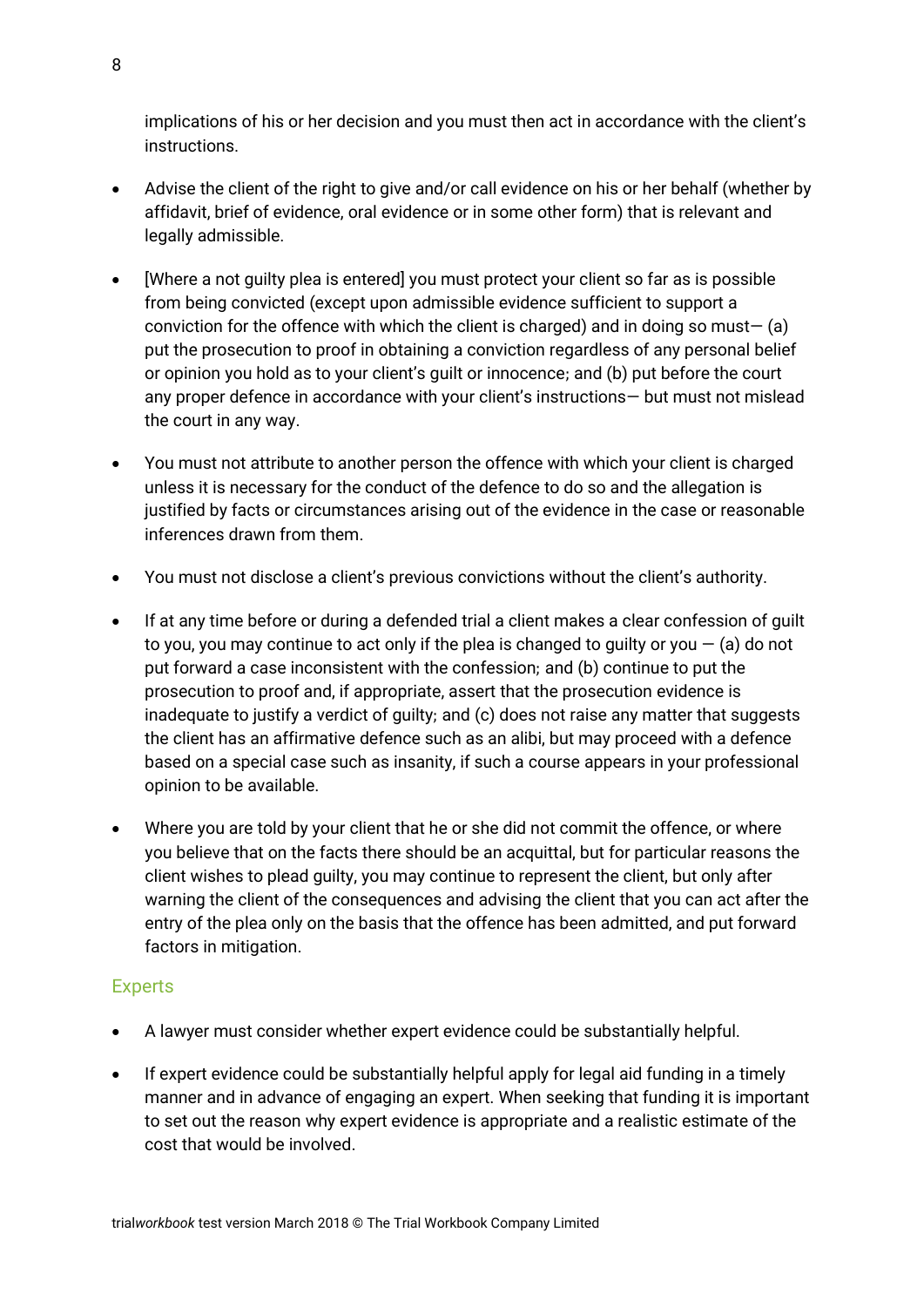- Where the cost of an expert increases seek approval for the increase before the corresponding work is undertaken.
- Ensure the expert is aware that they are subject to the estimate and that they need to advise the engaging lawyer if the estimate is going to be exceeded.
- Help ensure that when an expert is preparing and giving evidence, the expert is aware of the need to conduct herself or himself in accordance with the applicable rules relating to the conduct of experts.

## <span id="page-8-0"></span>Professional Obligations – Witnesses

- A lawyer engaged in any proceeding does not have the sole right to call or discuss the case with a witness.
- You must not suggest to a witness or potential witness, whether expressly or impliedly, that false or misleading evidence ought to be given or that evidence should be suppressed.
- You may assist a witness in preparing to give evidence by assisting in the preparation of a brief of evidence, and by pointing out gaps, inconsistencies in the evidence (with that witness's evidence or the evidence of other witnesses), the inadmissible nature of proposed evidence, or irrelevancies in evidence that the witness is proposing to give.
- A lawyer acting for one party may interview a witness or prospective witness at any stage prior to the hearing, whether or not the witness has been interviewed by the lawyer acting for the other party. Where you propose to interview a witness for the other side, it is prudent to inform the lawyer representing the other side of this fact, especially in respect of sensitive criminal matters where it is important to take steps to avoid any suggestion of interfering with the course of justice.
	- o Note that the Criminal Committee of the ADLS caution against defence counsel speaking with a complainant at all – see **Defence counsel beware when speaking to the complainant** available on [www.trialworkbook.co.nz](http://www.trialworkbook.co.nz/) or at [www.adls.org.nz.](http://www.adls.org.nz/) If a Crown witness invites an approach, in my view you are obliged to consider what is in your client's interests, give advice, and take instructions. Seek advice from a senior colleague if in doubt.
- You must not treat a witness or potential witness in an overbearing or misleading way and if asked you must inform a witness or potential witness of his or her right to decline to be interviewed.
- You must not discourage a witness or potential witness from discussing the case with the lawyer acting for the other party or otherwise obstruct access to that witness or potential witness by the lawyer acting for the other party. You are, however, entitled to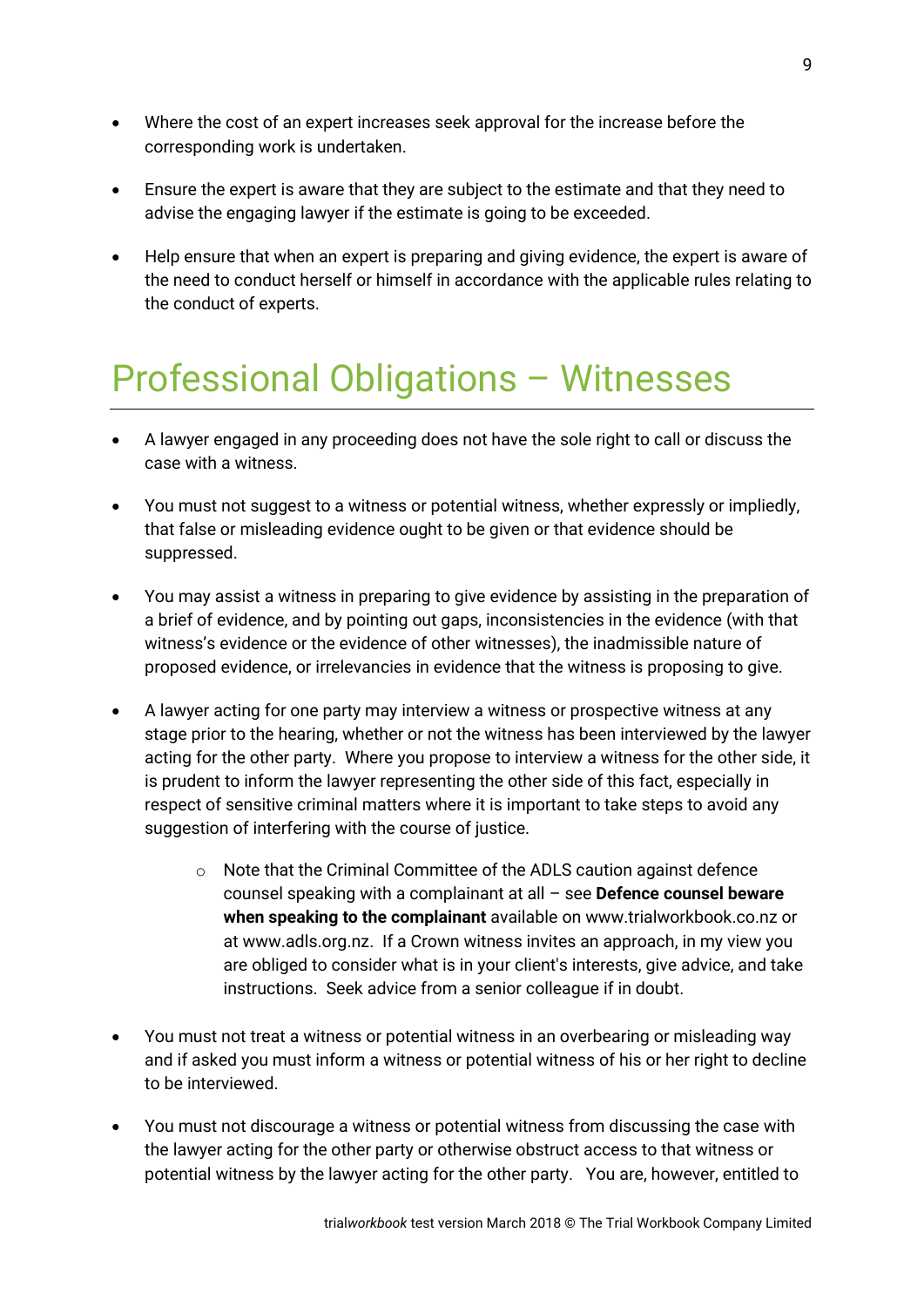inform a witness or potential witness of the right to decline to be interviewed by the other party and of any relevant legal obligations. You are also entitled to remind a potential witness of any legal obligations of confidence or privilege that may be attached to information he or she holds.

## <span id="page-9-0"></span>Professional Obligations – Evidence

- You must not adduce evidence knowing it to be false.
- When cross-examining you must not put any proposition to a witness that is either not supported by reasonable instructions or that lacks foundation by reference to credible information in your possession.
- You must not put questions regarding allegations against third parties to a witness when you know that the witness does not have the necessary information or knowledge to answer questions in respect of those allegations, or where there is no justifiable foundation for the allegations.
- You must not communicate with a witness during the course of cross-examination or reexamination of that witness or between the cross-examination and the re-examination, except where good reason exists and with the consent of either the judge or the lawyers for all other parties (or, where a party is unrepresented, the consent of that party). This applies during adjournments of the hearing.
- If a witness (not being your client) gives material evidence in support of the client's case that you know to be false, you must, in the absence of a retraction, refuse to examine the witness further on that matter.
- If your client gives material evidence in support of the client's case that you know to be false, you must, in the absence of a retraction, cease to act for that client.
	- $\circ$  Comment make sure that there is the opportunity for a retraction. Ask for an adjournment, speak to your client, and explain the consequences.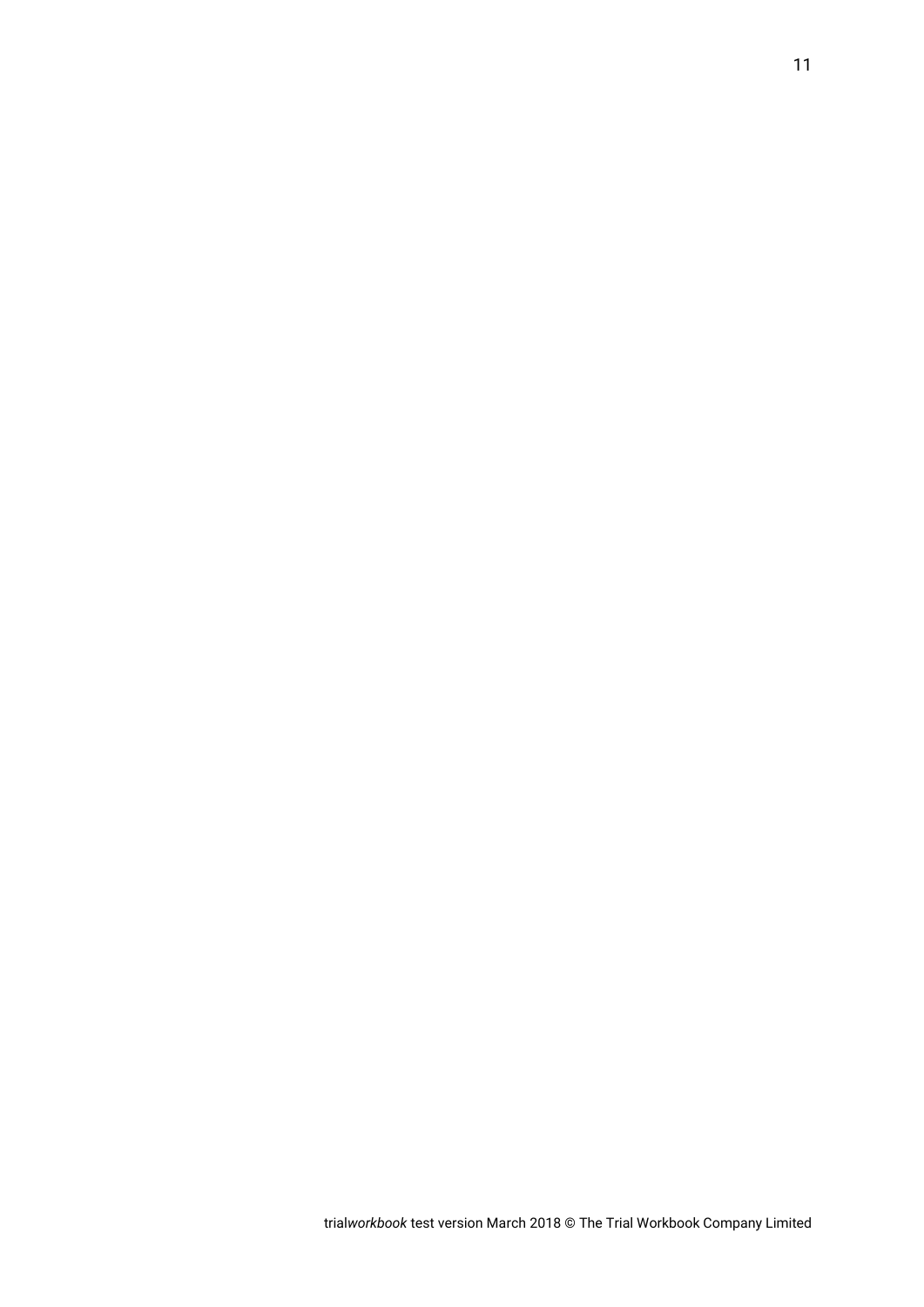## <span id="page-11-0"></span>Part Two – TRIAL PREPARATION

## <span id="page-11-1"></span>What is the Defence?

One of your tasks is to give advice about available defences. The decision about which, if any, defence is to be run is for the client to make, after receiving advice. Sometimes a decision will be made after the outcome of inquiries with witnesses, or expert opinion, is known.

The defence chosen will usually affect the way you run the trial. For example, if the defence is that a critical witness is mistaken or unreliable then you may not wish or need to challenge the witness as lying. It can be useful to explain this to a defendant who considers all Crown witnesses to be liars or biased against them.

#### **Example of Possible Defences:**

| Count                                                                                                                                                            | <b>Possible Defences</b>                                                                                                                                                                                                                                                                                                                                                                                                                                                                     |
|------------------------------------------------------------------------------------------------------------------------------------------------------------------|----------------------------------------------------------------------------------------------------------------------------------------------------------------------------------------------------------------------------------------------------------------------------------------------------------------------------------------------------------------------------------------------------------------------------------------------------------------------------------------------|
| sexual violation by unlawful<br>sexual connection $-$ that the<br>Defendant on [date], at                                                                        | <b>Nothing happened</b> $-$ C has made it up. It may be useful to<br>brainstorm whether D knows or suspect why C has made it<br>up. Would someone else know?                                                                                                                                                                                                                                                                                                                                 |
| [location], did sexually<br>violate Complainant [the                                                                                                             | <b>D</b> wasn't there $-$ Is any alibi type evidence available if a<br>specific date is alleged?                                                                                                                                                                                                                                                                                                                                                                                             |
| daughter of his de facto<br>partner] by unlawful sexual<br>connection, namely<br>connection effected by the<br>introduction into her<br>genitalia of his fingers | Something happened $-$ but it didn't go as far as the<br>introduction into her genitalia of his fingers. Was the<br>something consensual? Does the age of C make consent a<br>realistically available defence to a lesser charge? Could C be<br>mistaken or confused about what happened? Is C lying<br>about the introduction into her genitalia of his fingers?<br>It happened but she consented $-$ how can we show that?<br>What were the indicators? Is C now lying or is she confused? |
|                                                                                                                                                                  | Can we know or suspect why she's lying or confused?<br>It happened but D believed on reasonable grounds C was<br>consenting $-$ how can we show that? What were the<br>indicators?                                                                                                                                                                                                                                                                                                           |
|                                                                                                                                                                  | It happened but another person was the offender $-$ how do<br>we know that? How can we raise it? Is C lying or is she<br>confused about who it was? Can we know or suspect why<br>she's lying or confused?                                                                                                                                                                                                                                                                                   |

You can make notes of defences and decisions about them on the following page.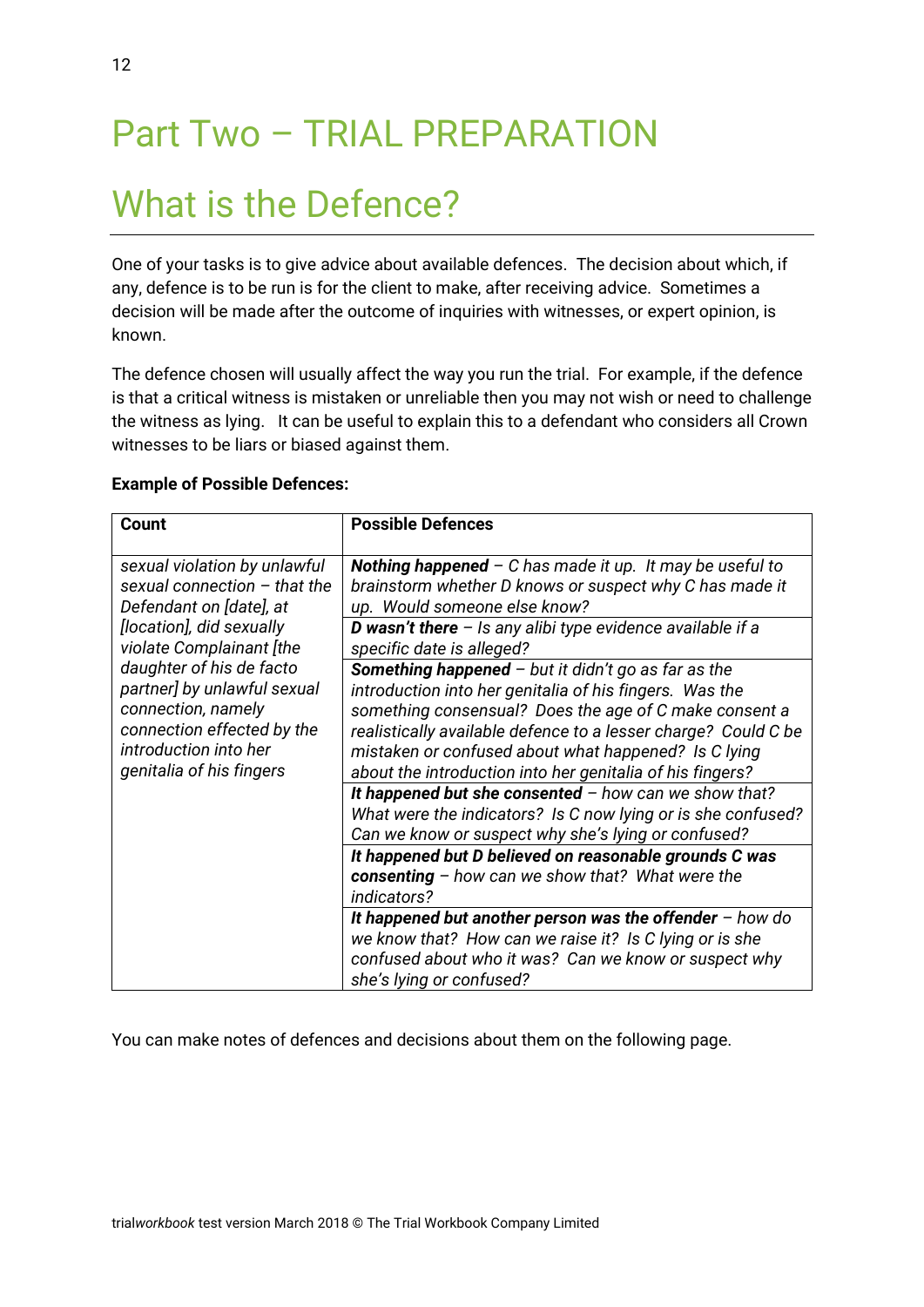Discussion and advice:

Decision about defence:

trial*workbook* test version March 2018 © The Trial Workbook Company Limited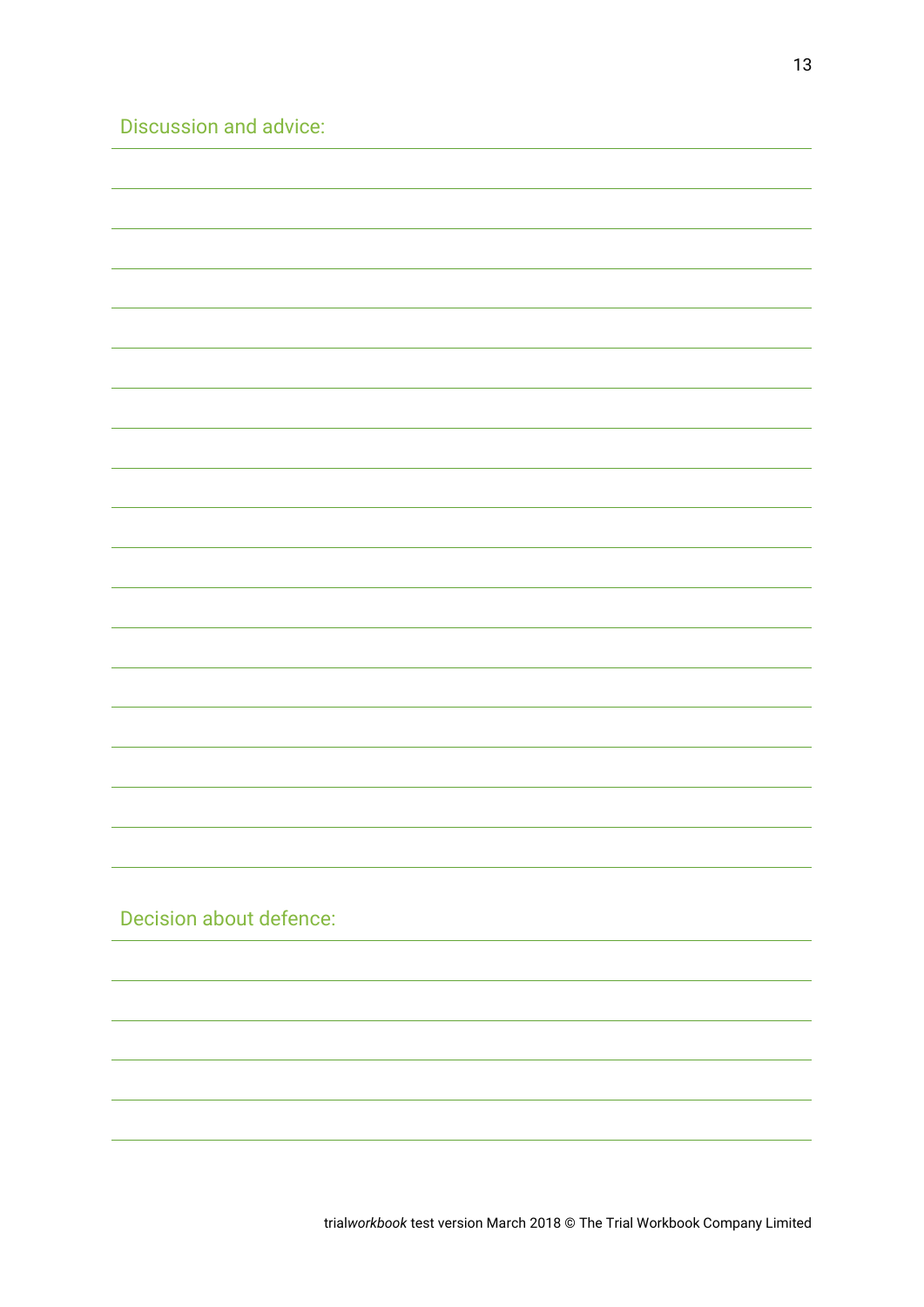## <span id="page-13-0"></span>Jury trial or Judge alone trial (JAT)?

The list of offences where there must be a jury trial is much shorter than it used to be. See Schedule 1 to the Criminal Procedure Act 2011. For example, all sexual offending can now be determined at a JAT. A jury trial can only be elected for offences punishable by 2 or more years imprisonment, but related lesser charges will also be heard by a jury if an election is made for a more serious related charge (s 139 Criminal Procedure Act 2011).

If the charges are not in Schedule 1, advise your client that they have a choice, and discuss the pros and cons of each option.

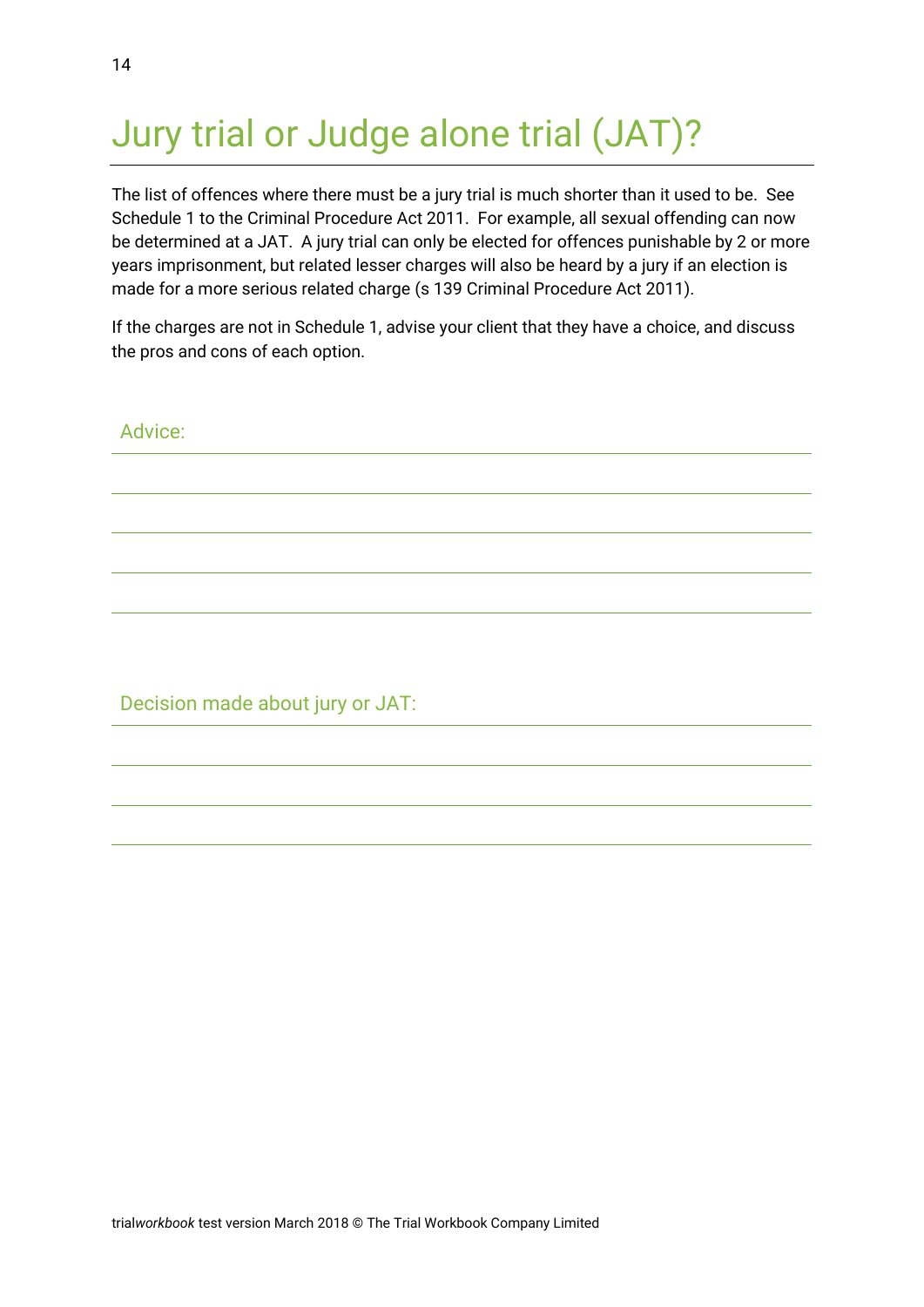## <span id="page-14-0"></span>Prosecution Witnesses

Before the client enters any election or plea, obtain relevant disclosure from the prosecution, and discuss it with the client.

- What evidence is accepted and what is not?
- Can the admissibility of any evidence be challenged? List possible pre-trial applications.
- Is any proposed evidence inadmissible but required for defence? Note advice and record instructions.
- If evidence is not accepted, is the witness lying or mistaken? Does it matter? What approach will be taken to the witness? Discuss with client.

Explain s 92 Evidence Act 2006:

s 92(1) In any proceeding, a party must cross-examine a witness on significant matters that are relevant and in issue and that contradict the evidence of the witness, if the witness could reasonably be expected to be in a position to give admissible evidence on those matters.

You must consider whether agreement might be reached that evidence could be introduced by consent or offered in a manner that is cost effective, and, if so, seek instructions to endeavour to reach agreement with the prosecution on that basis.

### Record witness discussions and instructions given by client: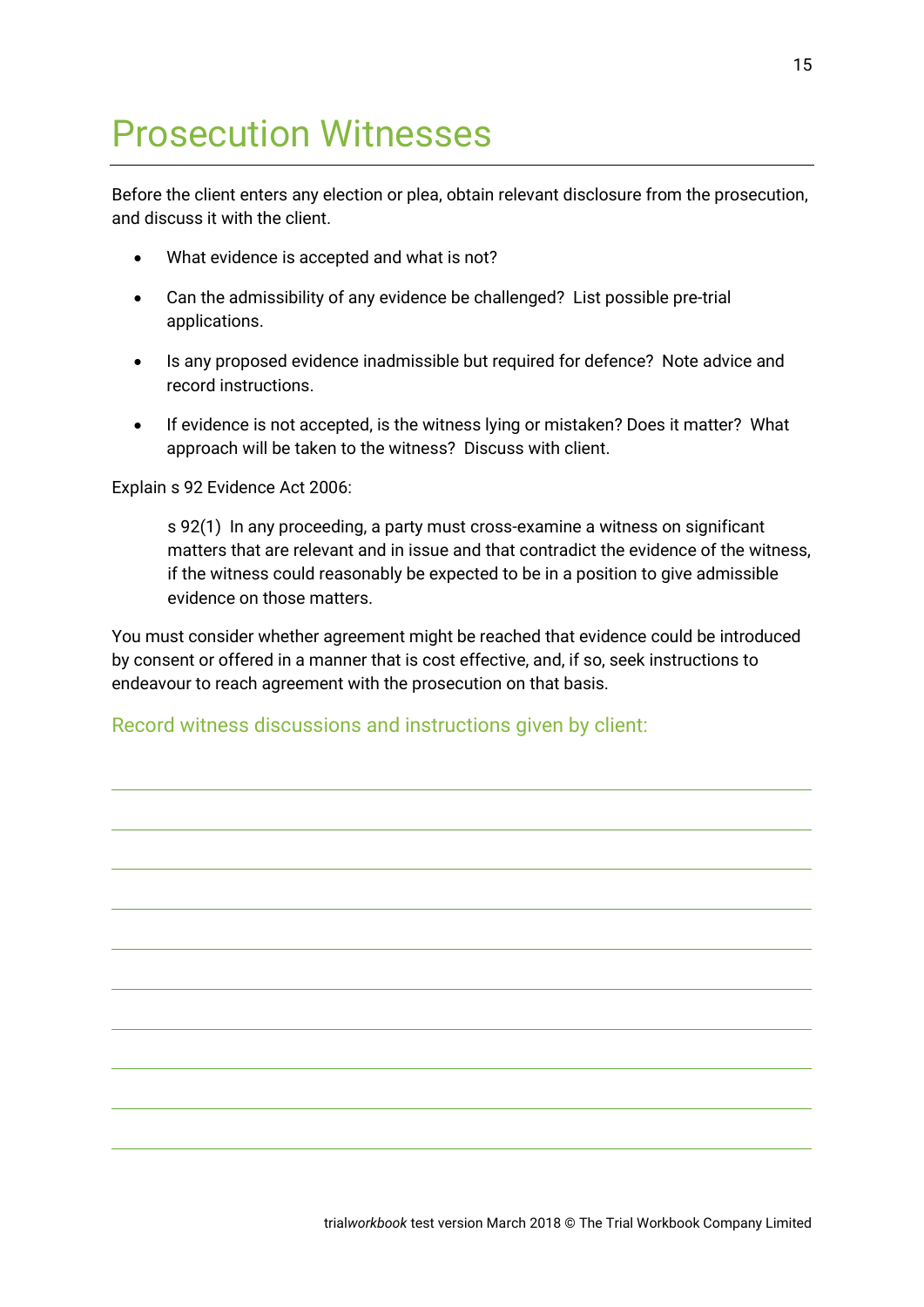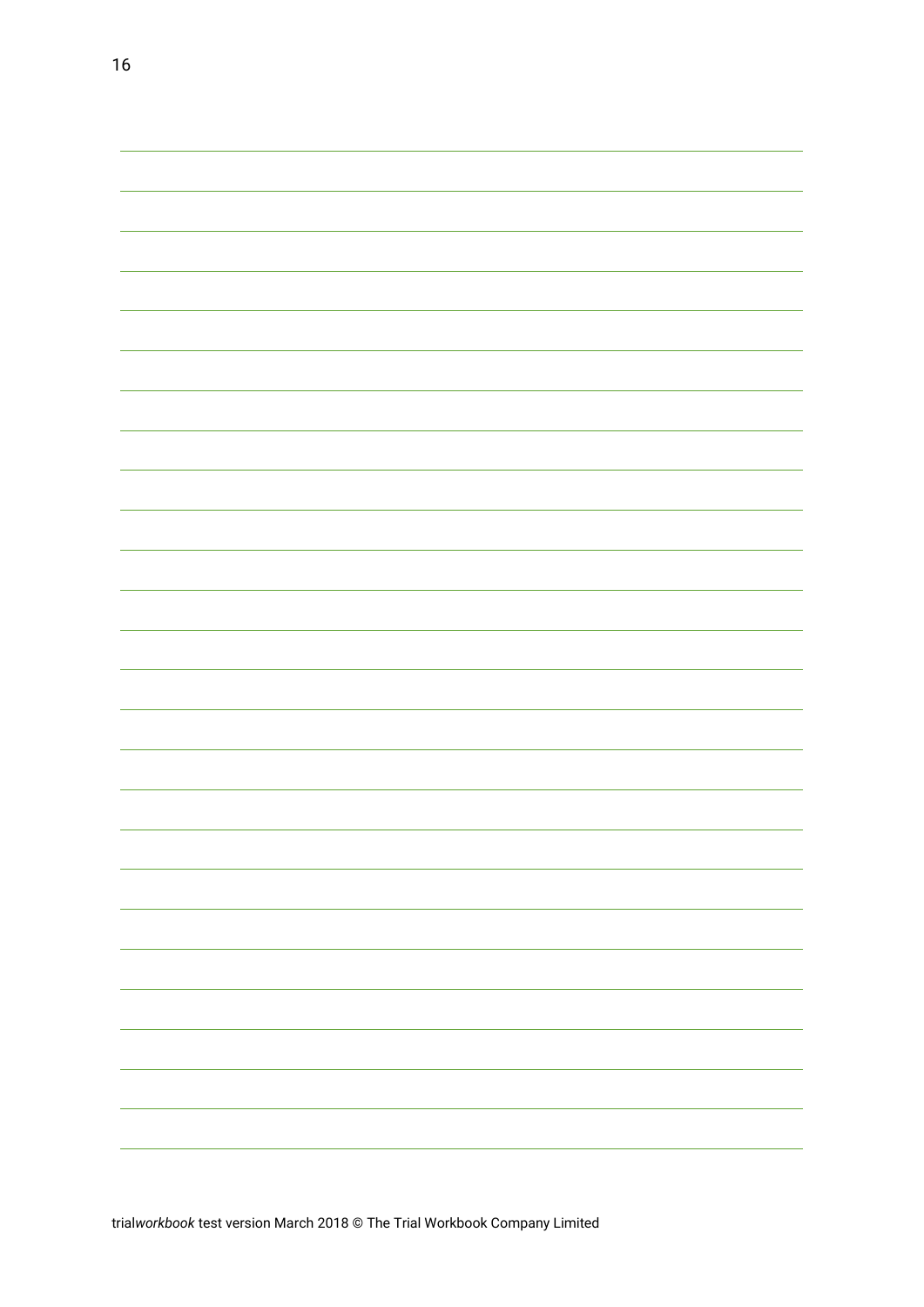## What facts can be agreed?

(The client should approve the final Agreed Facts document that is to go to the jury.)

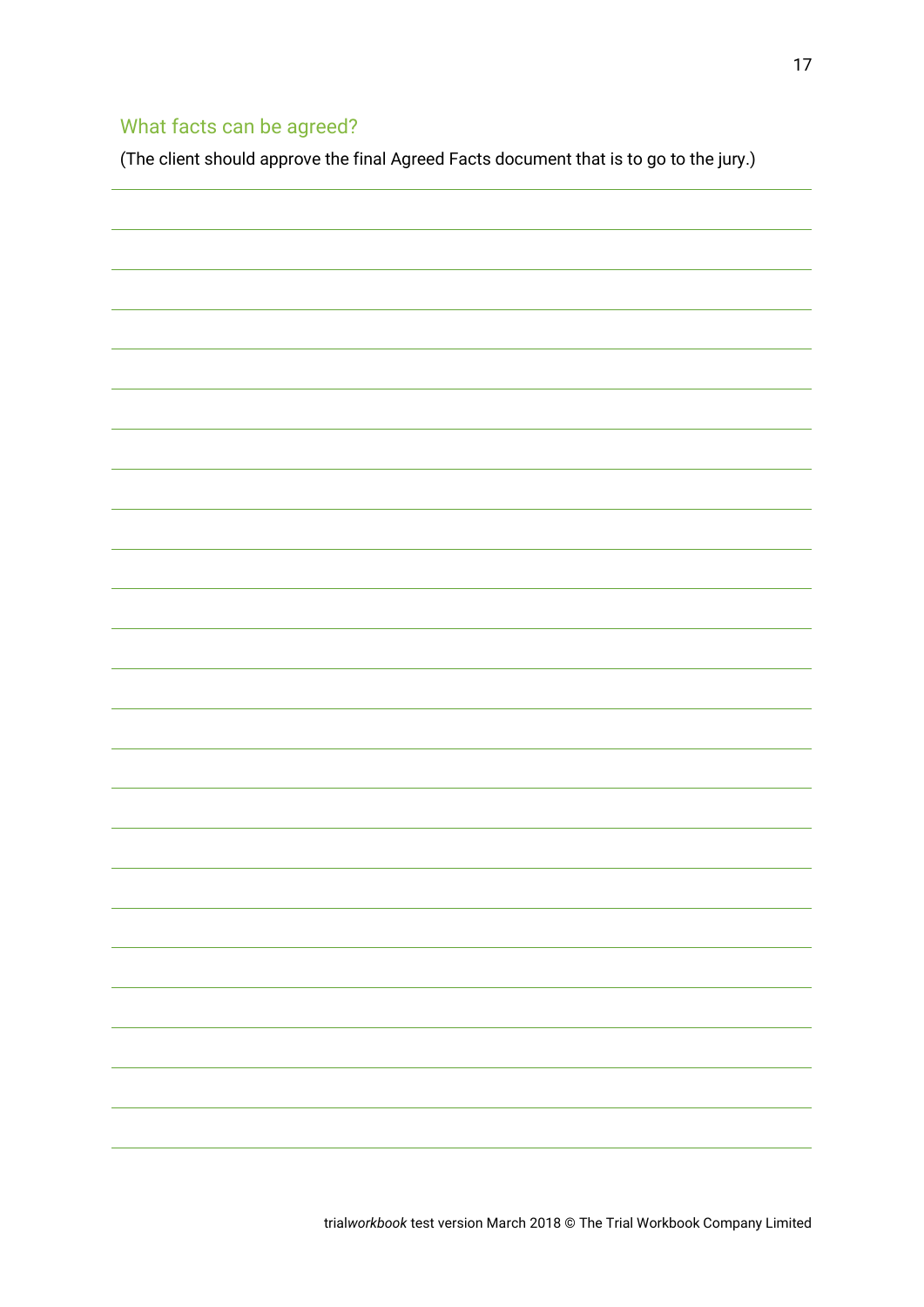## <span id="page-17-0"></span>Will the Defence Call Evidence?

The decision about this is for the Defendant.

The lawyer's role is to give advice, including about the possibilities that may change that advice (such as a Crown witness making concessions or accepting the defence perspective on some issues).

The Defendant's decision can be made as late as at the end of the Crown case.

### Suggested approach:

- Brainstorm potential witnesses.
- Could any experts assist?
- Is character evidence appropriate and available?
- Note whether you or the client will initiate contact with each potential witness.
- Is a Private Investigator required?
- Interview or brief witnesses as instructed, or as is necessary. Best practice is to obtain a signed brief from all potential witnesses.
- For each witness, note their available evidence, pros and cons of calling the witness, and decision made (dated). Copy the worksheet on the following page.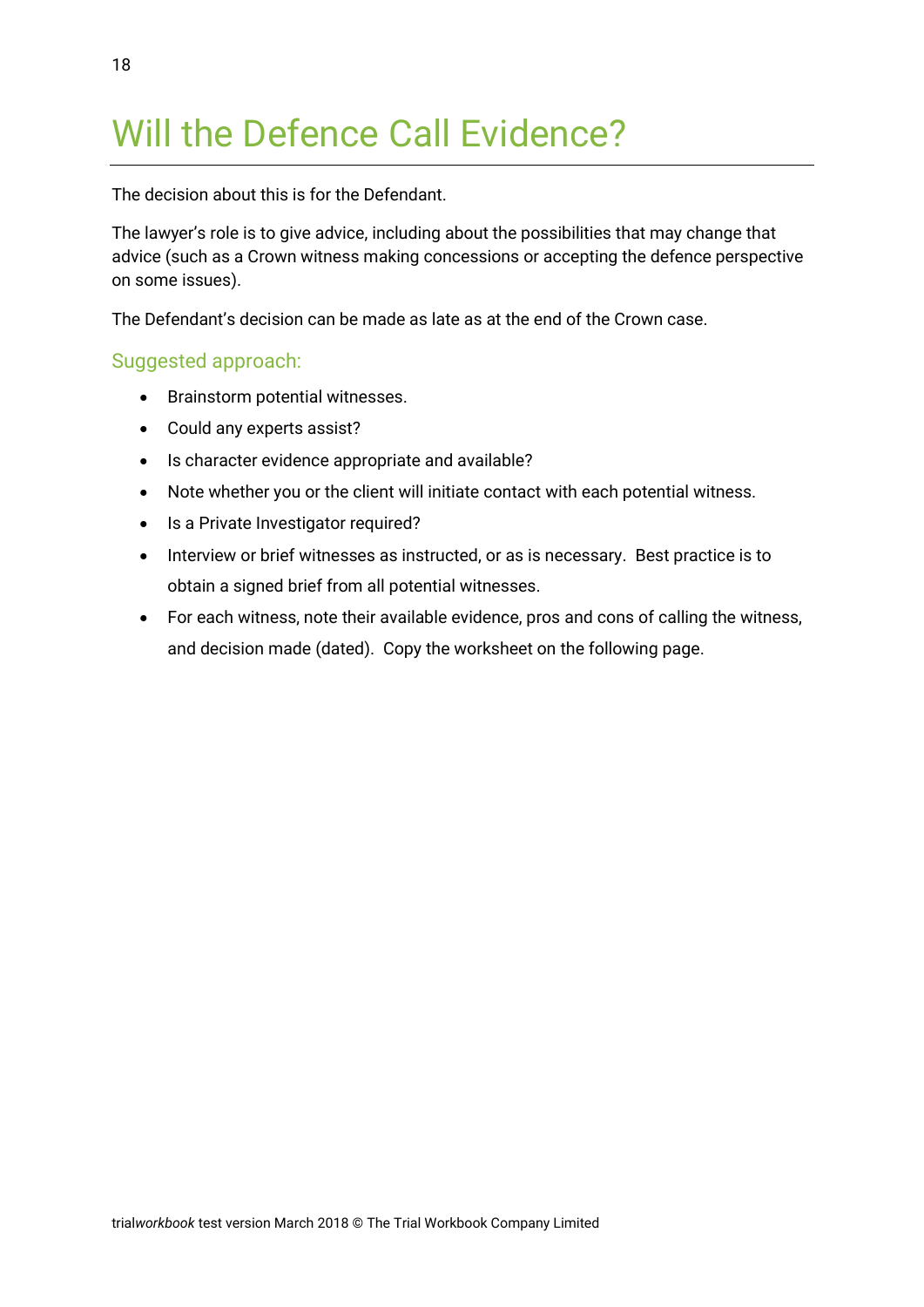## Witness worksheet

| Name:     |                                          |
|-----------|------------------------------------------|
| Contact   |                                          |
| details:  |                                          |
| Evidence: |                                          |
|           |                                          |
|           |                                          |
|           |                                          |
|           |                                          |
|           |                                          |
|           |                                          |
|           |                                          |
|           |                                          |
|           |                                          |
|           |                                          |
|           |                                          |
|           |                                          |
|           |                                          |
|           |                                          |
|           |                                          |
|           |                                          |
|           |                                          |
| Decision: | Call witness                             |
|           |                                          |
|           | Call witness in following circumstances: |
|           |                                          |
|           |                                          |
|           | Delay decision until:                    |
|           |                                          |
|           | Final decision:                          |
|           |                                          |
|           |                                          |
| Summons   | Yes/No - arrangements to make            |
| required: |                                          |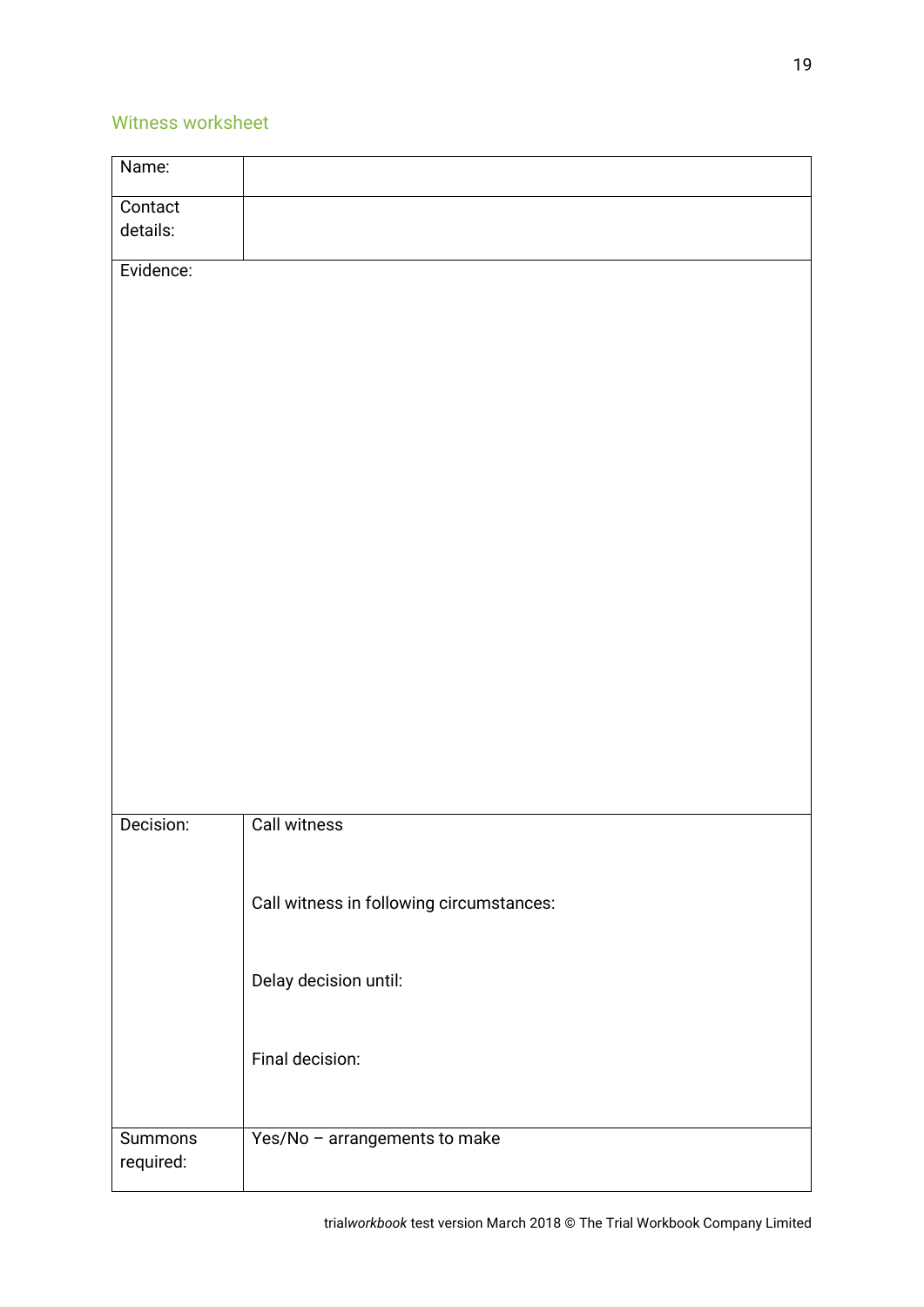## <span id="page-19-0"></span>Will the Defendant Give Evidence?

## Obligations and rules

- You must advise the client of the right to give and/or call evidence on his or her behalf that is relevant and legally admissible.
- You must record the client's factual instructions in a signed brief of evidence unless there is a good reason not to, for example where a client is not a witness or has already given a full account such as in a Police interview or where the evidence will be in an affidavit. $^1$
- The decision about whether or not to give evidence is for the defendant.
- The lawyer's role is to give advice, including about the possibilities that may change that advice.
- The Defendant's decision can be made as late as at the end of the Crown case. But the *probable* decision will affect the way you run the case, so make sure your client knows this.
- Best practice is to record your advice and the client's instructions on this issue in writing.

### Consider the following issues to promote discussion:

- What evidence is there already from the Defendant? Police interview? Statements by other witnesses?
- Is all the existing evidence admissible? Can any of it be challenged as unreliable or improperly obtained or obtained by oppression?
- Is all the existing evidence from the Defendant correct?
- Have lies have been told to Police or other witnesses? Are explanations required or available?
- Will the Defendant be offering evidence about his or her veracity or challenging the veracity of a Crown witness by reference to matters other than the facts in issue? What are the consequences of this?
- Could the decision depend on the result of a pre-trial application?
- Could the decision depend on what happens at trial (for example a witness says or does not say a particular thing)?

1

 $1$  Experience and judgement will help you recognise the (few) situations where it is useful to defer this step until close to the trial.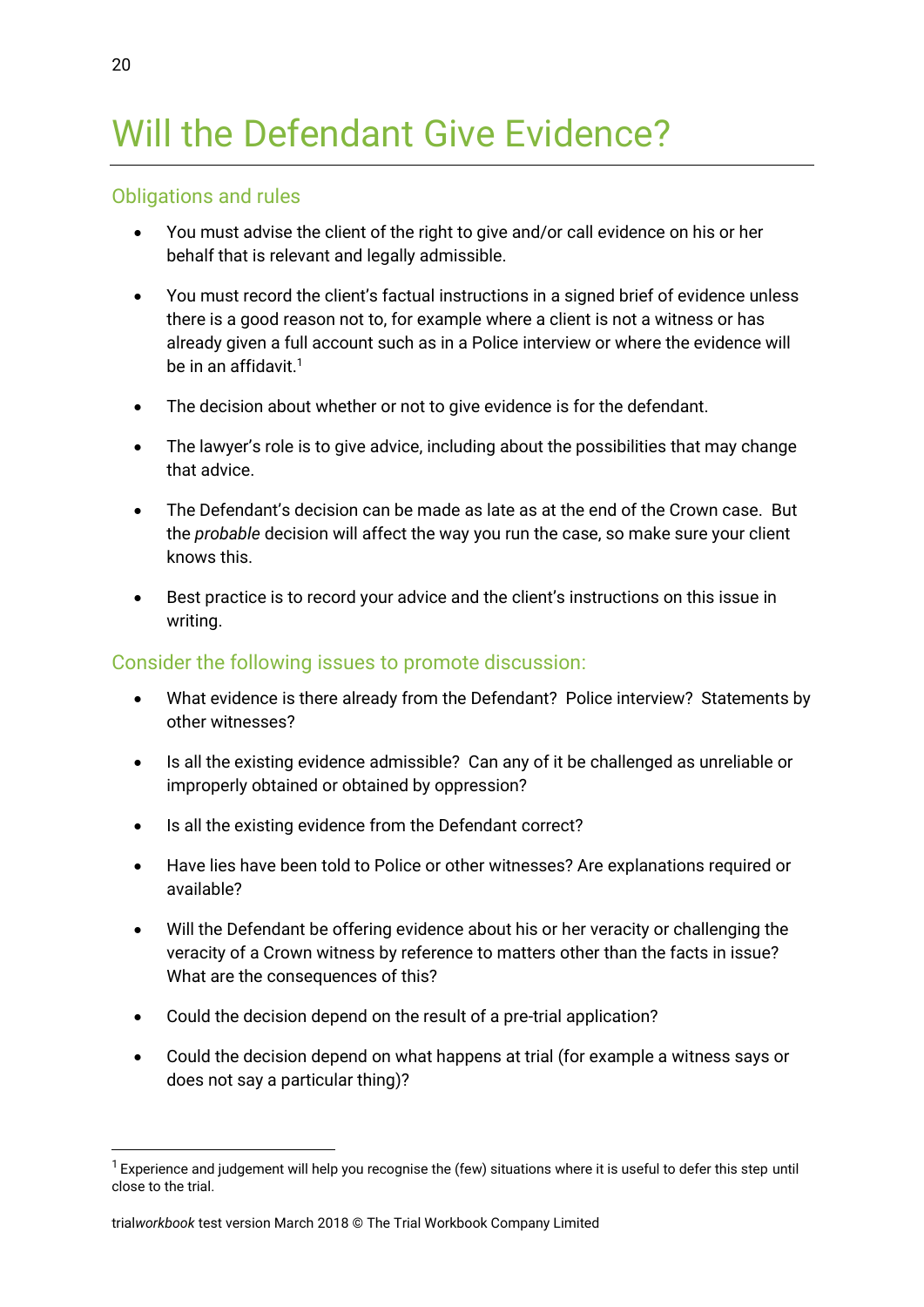• Could another witness give the evidence the Defendant needs to give, or produce necessary information?

### Some other matters to consider:

- If the Defendant gives evidence, then the jury hears them in person.
- If the Defendant gives evidence, then additional information is provided.
- If the Defendant gives evidence, then their credibility may be enhanced.
- How will the Defendant appear to jury?
- Could cross examination damage the defence?
- How strong is the Crown case?
- Will the Defendant regret a decision not to give evidence if they are convicted?

### Advice given:

Decision made by client (sign and date):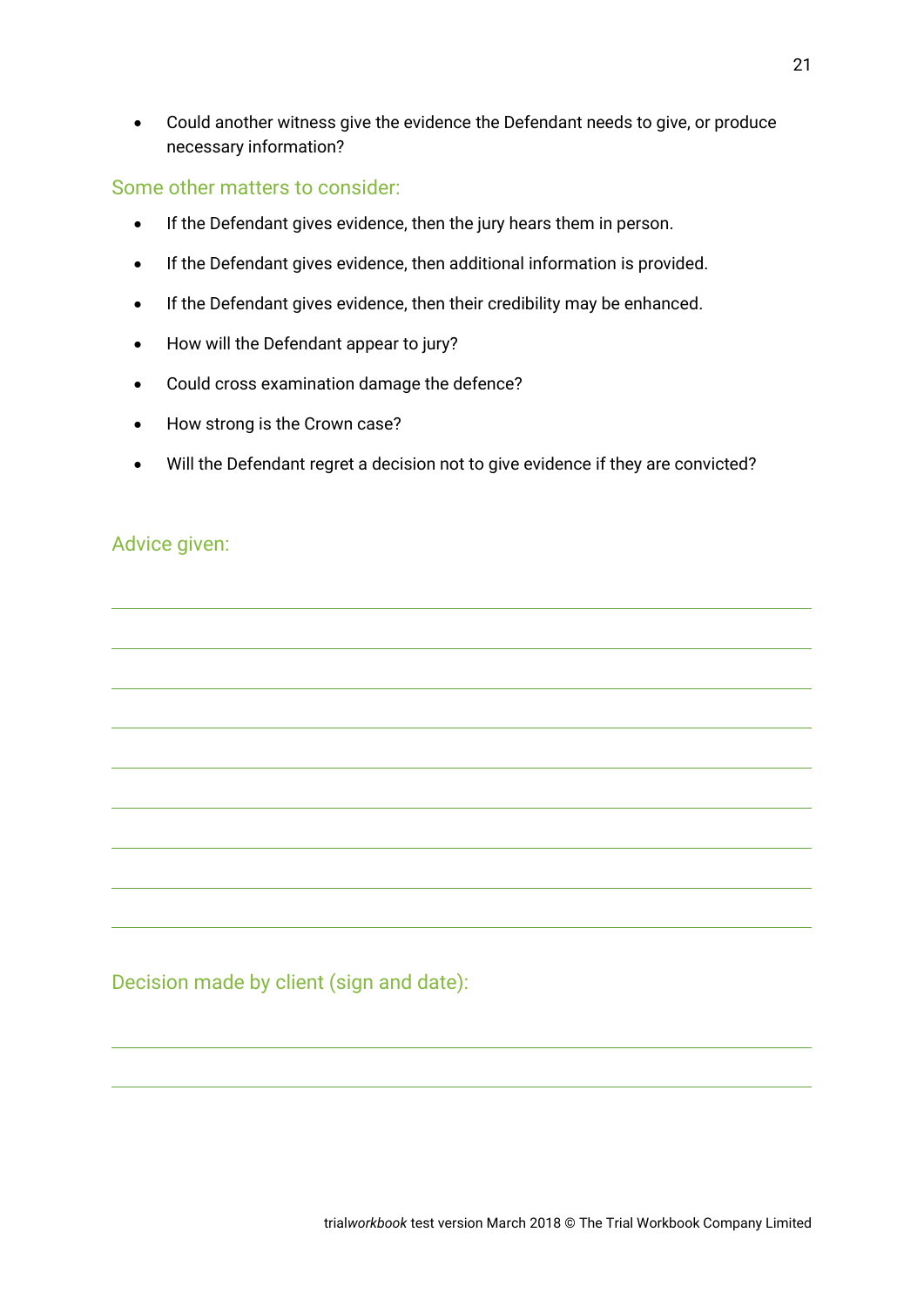## <span id="page-21-0"></span>Some Topics and Goals for the Defendant's Brief of Evidence

- Address
- Family
- Relevant relationships (Crown witnesses, Defence witnesses, other)
- Occupation
- Personal background
- Corrections to Police interview
- An account of events that is a defence or a partial defence
- A presentation that enhances the defendant's credibility
- An opportunity for the jury (some or all) to warm to the defendant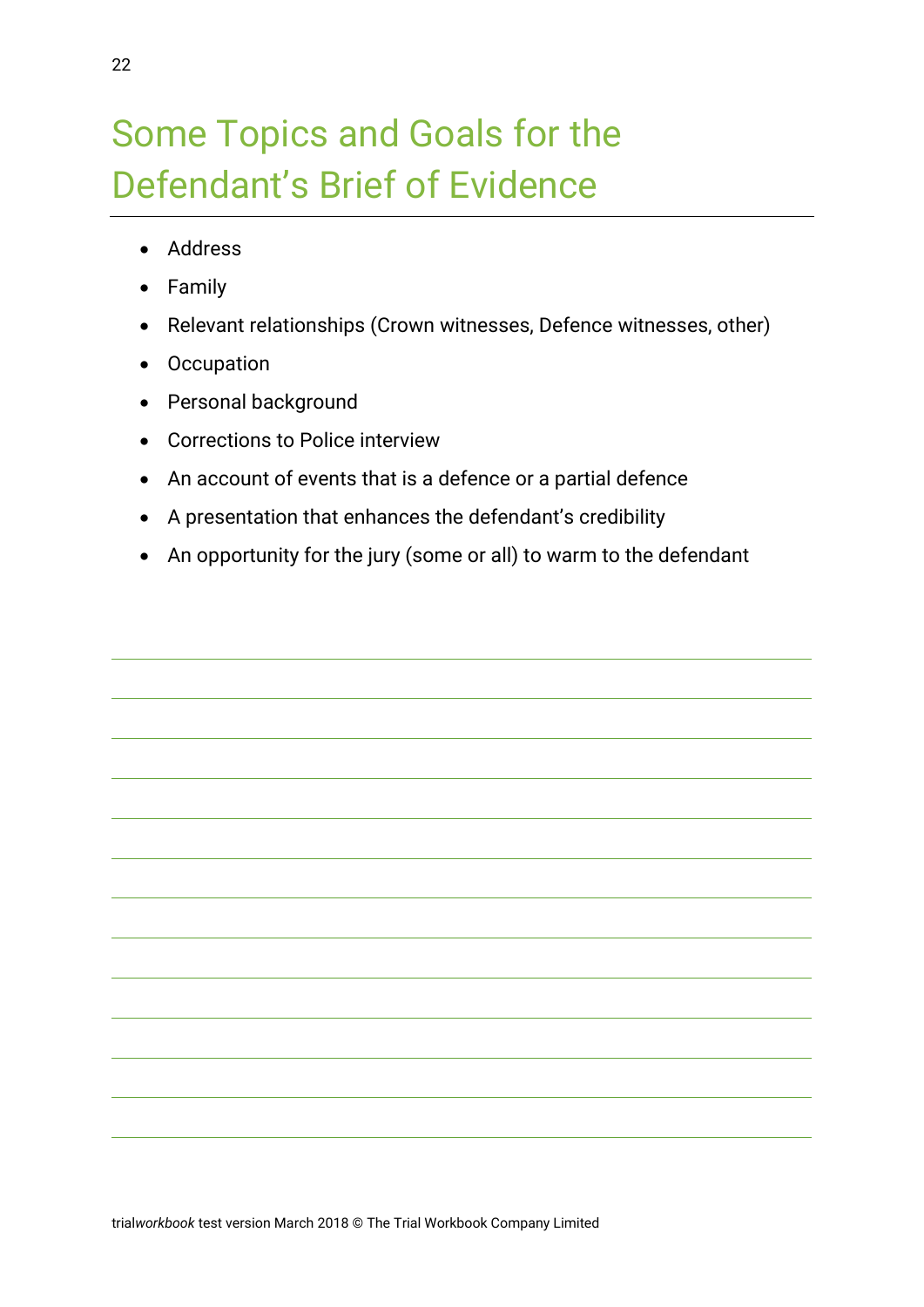

trial*workbook* test version March 2018 © The Trial Workbook Company Limited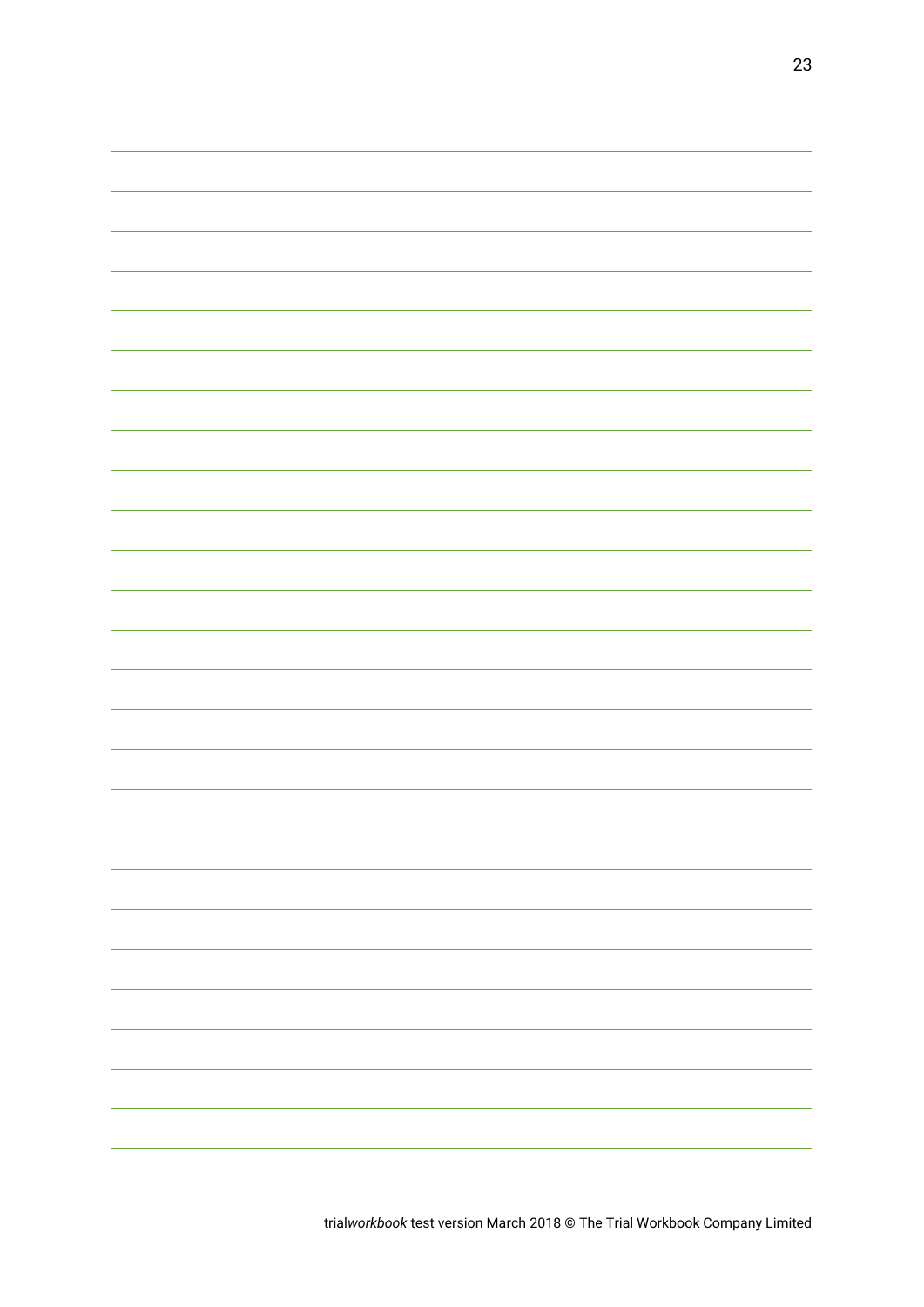## <span id="page-23-0"></span>Notes for Closing

### Possible general topics

- Onus of proof
- Roles of lawyers and Judge
- Prejudice and sympathy
- Elements of charges
- Defence case
- Reliability
- Credibility
- What is evidence (cf submissions, opinions, loyalties, arguments etc)
- Burden of proof
- Reasonable doubt
- Role of Jury
- Importance of decision can't change it later
- Separate trials (if multiple counts)
- Mistaken witnesses
- Lies

Defence theory of the case: the right outcome in this case is that the Defendant should be found not guilty because …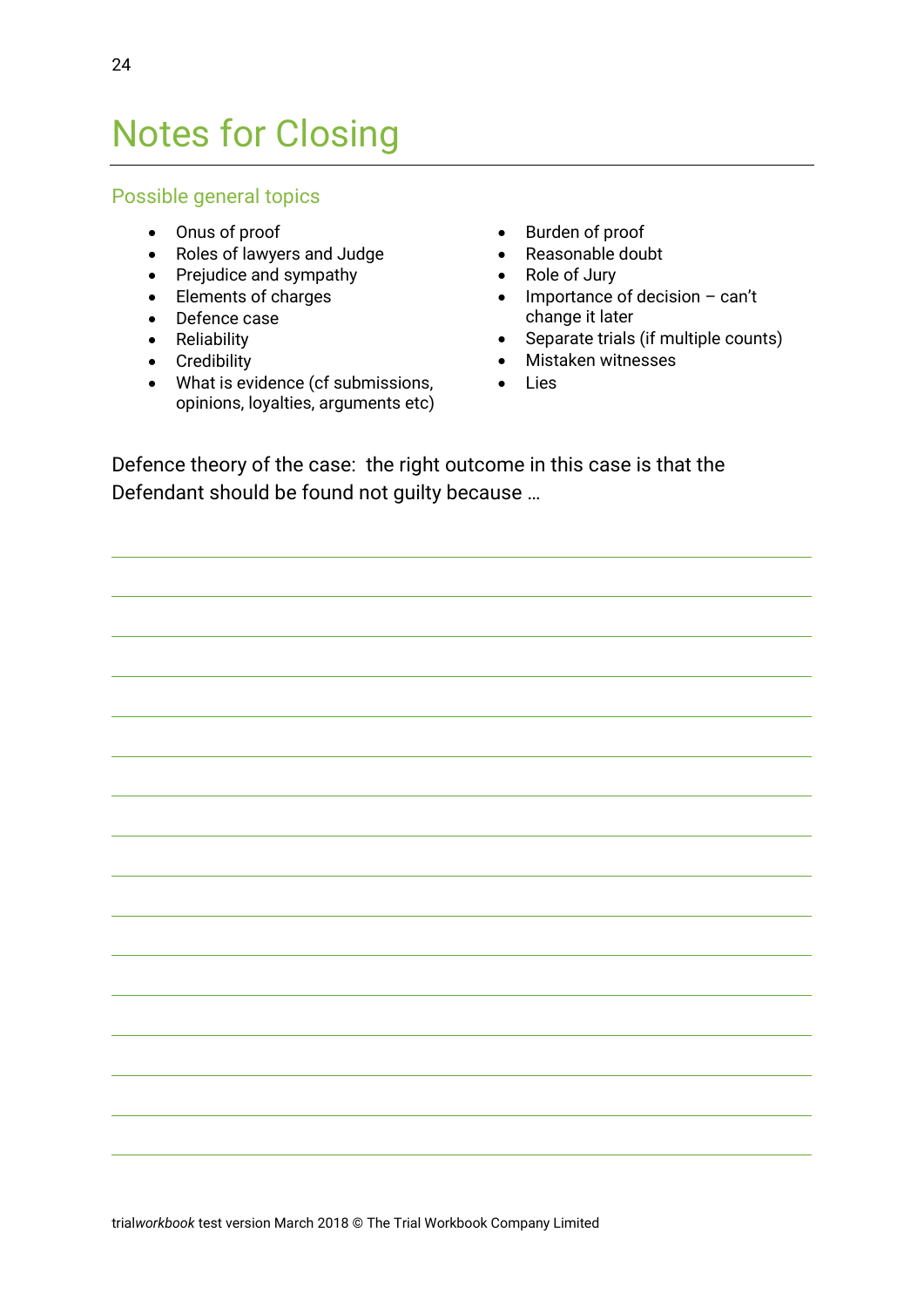

trial*workbook* test version March 2018 © The Trial Workbook Company Limited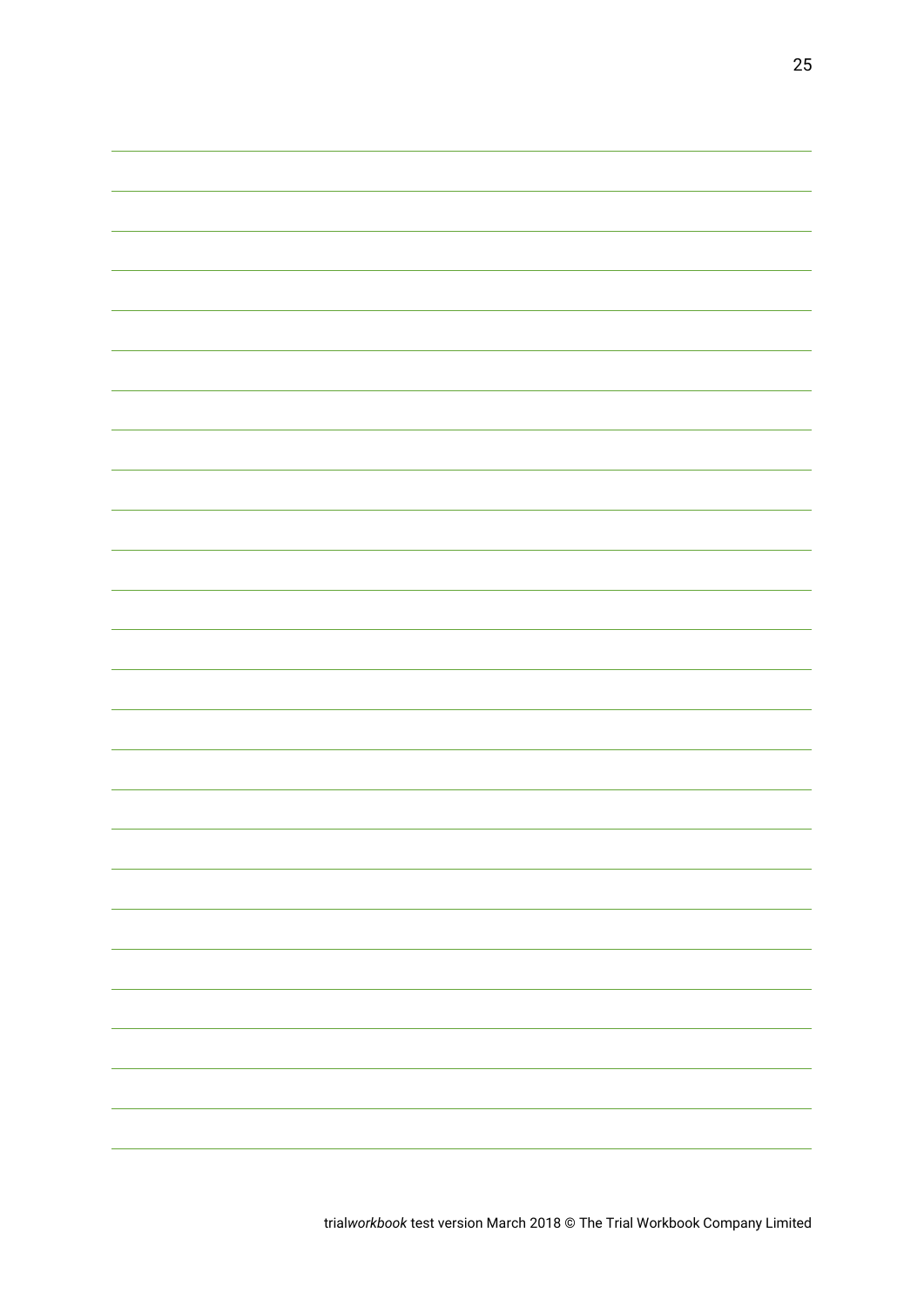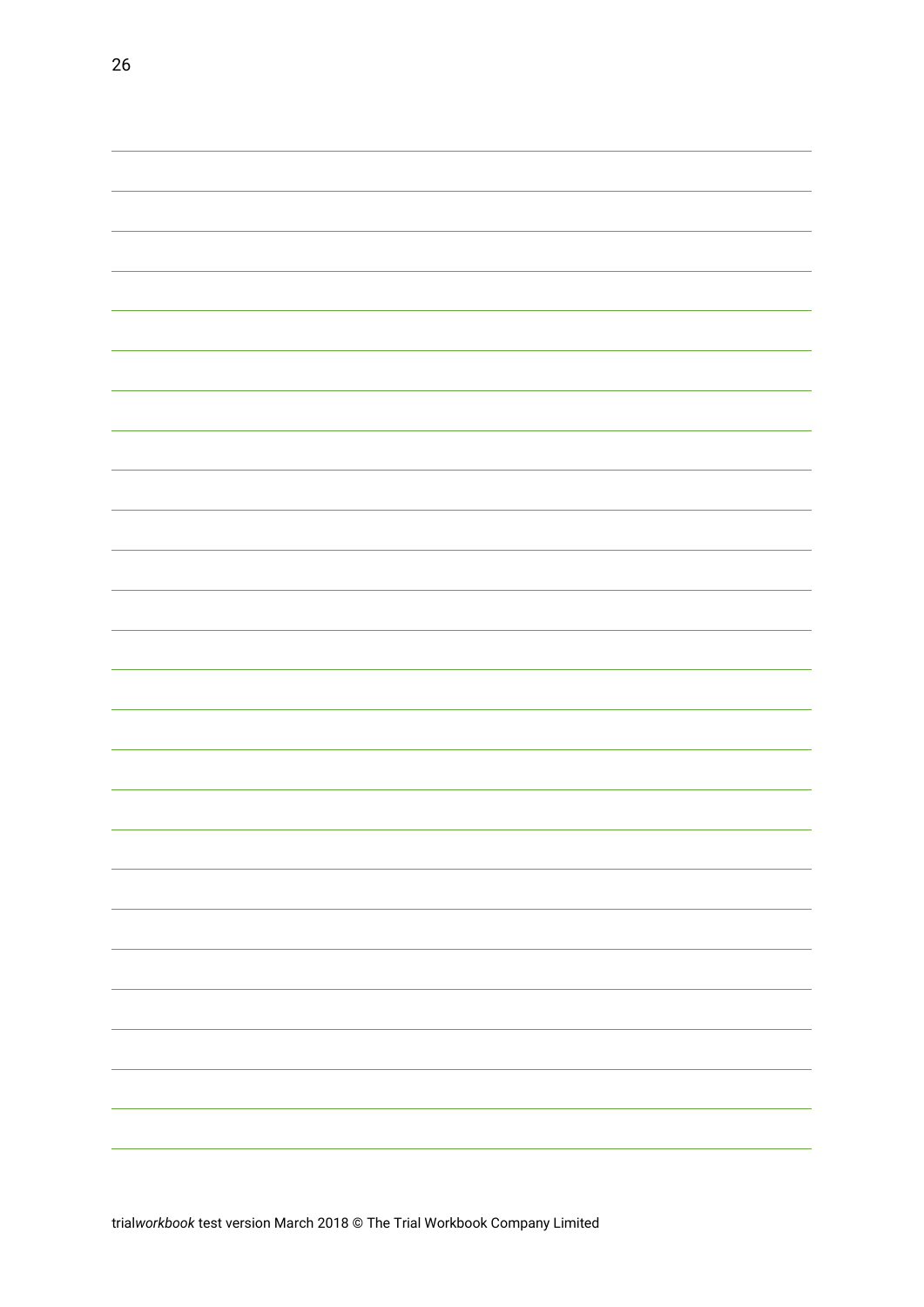

trial*workbook* test version March 2018 © The Trial Workbook Company Limited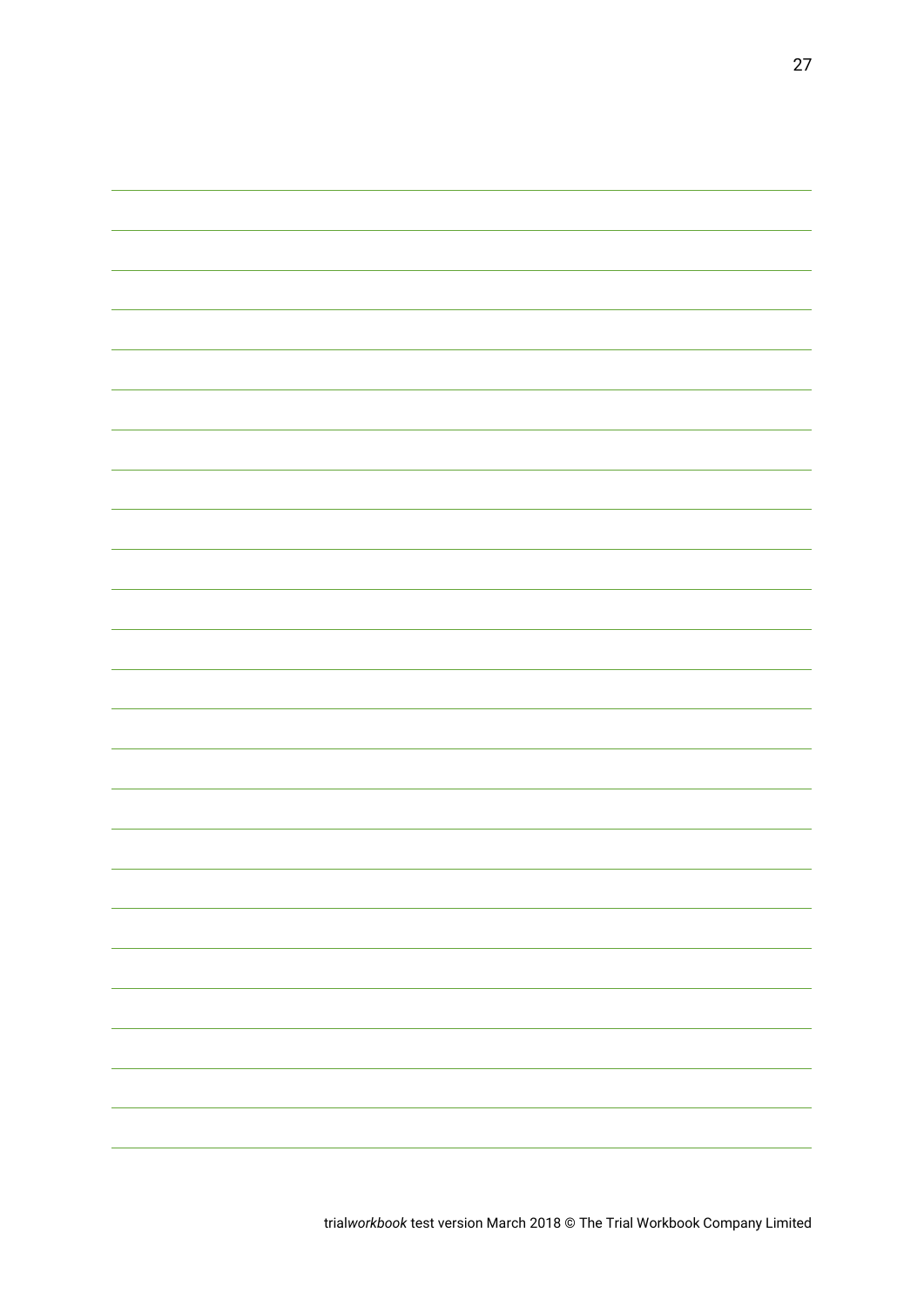## <span id="page-27-0"></span>Part Three – AT TRIAL

## <span id="page-27-1"></span>Some prohibited uses of evidence

This is a checklist for some common Evidence Act 2006 prohibitions.

**Section 33 – No person other than the defendant or the defendant's counsel or the Judge may comment on the fact that the defendant did not give evidence at his or her trial.**

Just what it says!

**Section 32 – Fact-finder not to be invited to infer guilt from defendant's silence before trial**

- **(1) This section applies to a criminal proceeding in which it appears that the defendant failed—**
	- **(a) to answer a question put, or respond to a statement made, to the defendant in the course of investigative questioning before the trial; or**
	- **(b) to disclose a defence before trial.**
- **(2) If subsection (1) applies,—**
	- **(a) no person may invite the fact-finder to draw an inference that the defendant is guilty from a failure of the kind described in subsection (1); and**
	- **(b) if the proceeding is with a jury, the Judge must direct the jury that it may not draw that inference from a failure of that kind.**
- **(3) This section does not apply if the fact that the defendant did not answer a question put, or respond to a statement made, before the trial is a fact required to be proved in the proceeding.**

This happens more frequently than it is recognised. The Crown and/or the trial judge cannot invite the jury to reason that because the defence was not raised at the time the defendant was spoken to by police, it must not be a credible defence. The trial judge must direct the jury that this inference is not to be drawn.

#### **Section 31 – Prosecution may not rely on certain evidence offered by other parties**

**Evidence that is liable to be excluded if offered by the prosecution in a criminal proceeding because of section 28 or 29 or 30 may not be relied on by the prosecution if that evidence is offered by any other party.**

This section is relevant to joint trials where co-defendant introduces evidence about the defendant that is liable to be inadmissible because of unreliability (s28), oppression (s29), or it was improperly obtained (s30).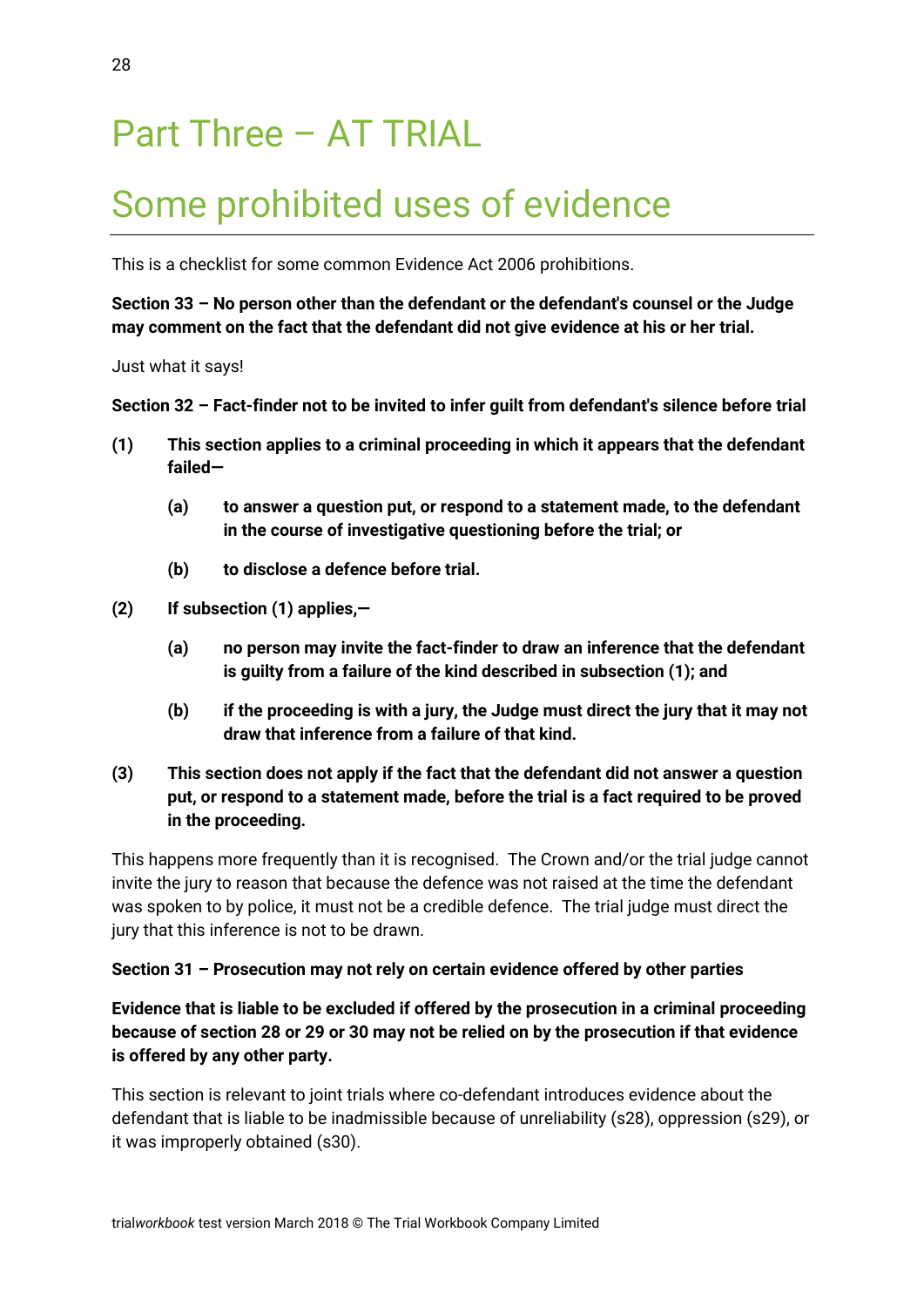## <span id="page-28-0"></span>Evidence Act 2006 extracts

## 7 Fundamental principle that relevant evidence admissible

- (1) All relevant evidence is admissible in a proceeding except evidence that is  $-$ 
	- (a) inadmissible under this Act or any other Act; or
	- (b) excluded under this Act or any other Act.
- (2) Evidence that is not relevant is not admissible in a proceeding.
- (3) Evidence is relevant in a proceeding if it has a tendency to prove or disprove anything that is of consequence to the determination of the proceeding.

### 8 General exclusion

- (1) In any proceeding, the Judge must exclude evidence if its probative value is outweighed by the risk that the evidence will—
	- (a) have an unfairly prejudicial effect on the proceeding; or
	- (b) needlessly prolong the proceeding.
- (2) In determining whether the probative value of evidence is outweighed by the risk that the evidence will have an unfairly prejudicial effect on a criminal proceeding, the Judge must take into account the right of the defendant to offer an effective defence.

### 25 Admissibility of expert opinion evidence

- (1) An opinion by an expert that is part of expert evidence offered in a proceeding is admissible if the fact-finder is likely to obtain substantial help from the opinion in understanding other evidence in the proceeding or in ascertaining any fact that is of consequence to the determination of the proceeding.
- (2) An opinion by an expert is not inadmissible simply because it is about-
	- (a) an ultimate issue to be determined in a proceeding; or
	- (b) a matter of common knowledge.
- (3) If an opinion by an expert is based on a fact that is outside the general body of knowledge that makes up the expertise of the expert, the opinion may be relied on by the fact-finder only if that fact is or will be proved or judicially noticed in the proceeding.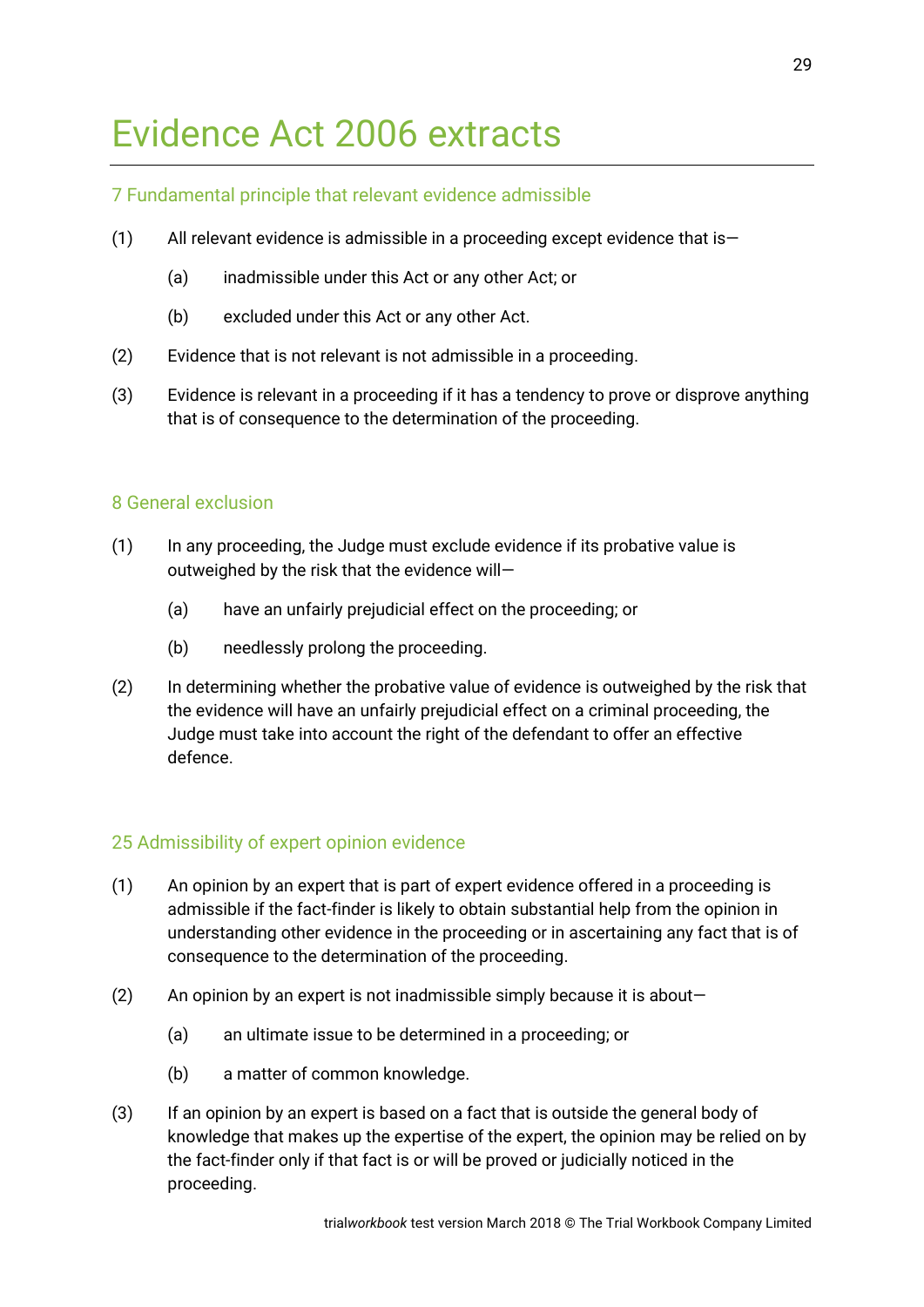- (4) If expert evidence about the sanity of a person is based in whole or in part on a statement that the person made to the expert about the person's state of mind, then—
	- (a) the statement of the person is admissible to establish the facts on which the expert's opinion is based; and
	- (b) neither the hearsay rule nor the previous consistent statements rule applies to evidence of the statement made by the person.
- (5) Subsection (3) is subject to subsection (4).

#### 31 Prosecution may not rely on certain evidence offered by other parties

Evidence that is liable to be excluded if offered by the prosecution in a criminal proceeding because of section 28 or 29 or 30 may not be relied on by the prosecution if that evidence is offered by any other party.

### 32 Fact-finder not to be invited to infer guilt from defendant's silence before trial

- (1) This section applies to a criminal proceeding in which it appears that the defendant failed—
	- (a) to answer a question put, or respond to a statement made, to the defendant in the course of investigative questioning before the trial; or
	- (b) to disclose a defence before trial.
- (2) If subsection  $(1)$  applies, $-$ 
	- (a) no person may invite the fact-finder to draw an inference that the defendant is guilty from a failure of the kind described in subsection (1); and
	- (b) if the proceeding is with a jury, the Judge must direct the jury that it may not draw that inference from a failure of that kind.
- (3) This section does not apply if the fact that the defendant did not answer a question put, or respond to a statement made, before the trial is a fact required to be proved in the proceeding.

#### 33 Restrictions on comment on defendant's right of silence at trial

In a criminal proceeding, no person other than the defendant or the defendant's counsel or the Judge may comment on the fact that the defendant did not give evidence at his or her trial.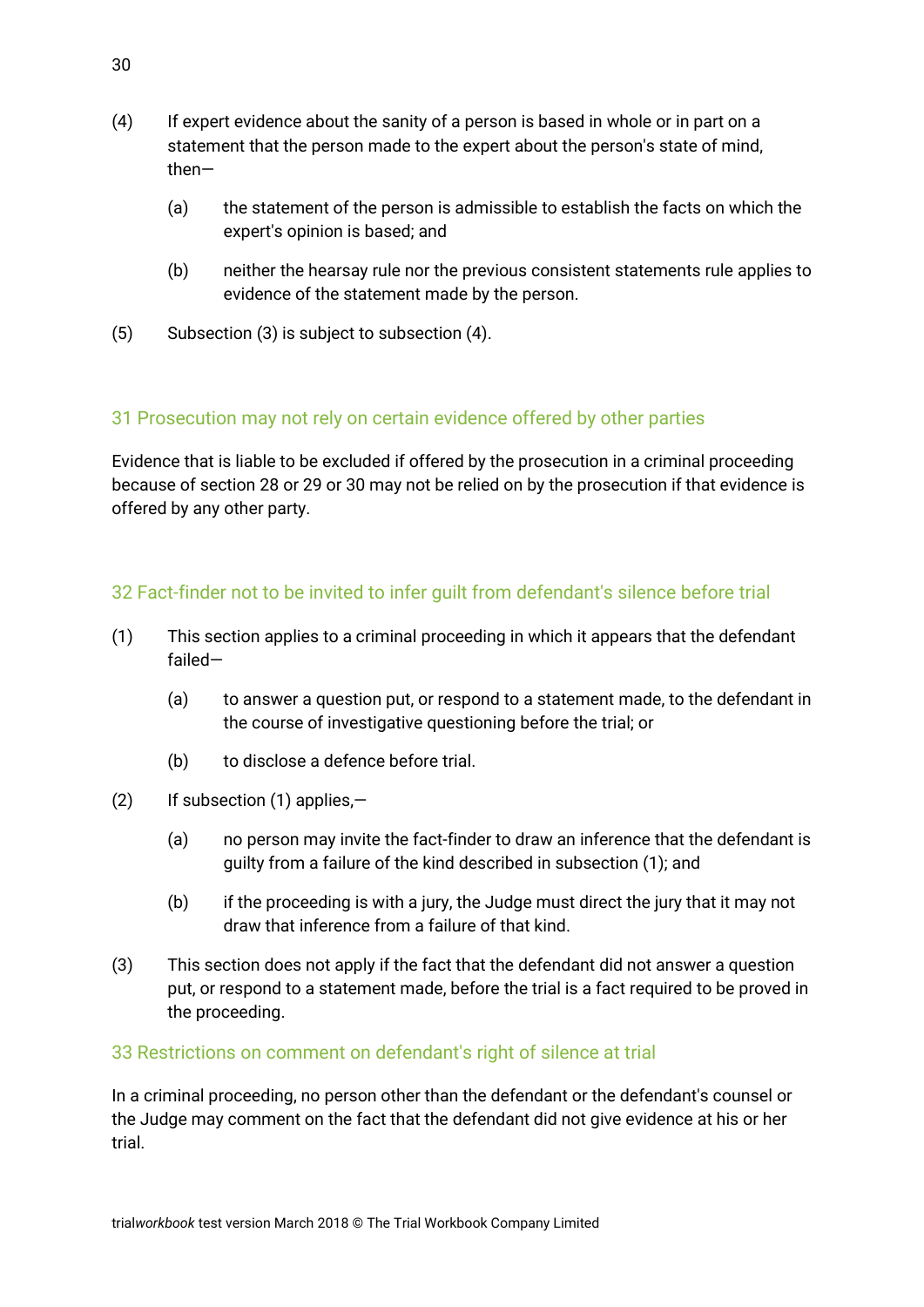### 122 Judicial directions about evidence which may be unreliable

- (1) If, in a criminal proceeding tried with a jury, the Judge is of the opinion that any evidence given in that proceeding that is admissible may nevertheless be unreliable, the Judge may warn the jury of the need for caution in deciding—
	- (a) whether to accept the evidence:
	- (b) the weight to be given to the evidence.
- (2) In a criminal proceeding tried with a jury the Judge must consider whether to give a warning under subsection (1) whenever the following evidence is given:
	- (a) hearsay evidence:
	- (b) evidence of a statement by the defendant, if that evidence is the only evidence implicating the defendant:
	- (c) evidence given by a witness who may have a motive to give false evidence that is prejudicial to a defendant:
	- (d) evidence of a statement by the defendant to another person made while both the defendant and the other person were detained in prison, a police station, or another place of detention:
	- (e) evidence about the conduct of the defendant if that conduct is alleged to have occurred more than 10 years previously.
- (3) In a criminal proceeding tried with a jury, a party may request the Judge to give a warning under subsection (1) but the Judge need not comply with that request—
	- (a) if the Judge is of the opinion that to do so might unnecessarily emphasise evidence; or
	- (b) if the Judge is of the opinion that there is any other good reason not to comply with the request.
- (4) It is not necessary for a Judge to use a particular form of words in giving the warning.
- (5) If there is no jury, the Judge must bear in mind the need for caution before convicting a defendant in reliance on evidence of a kind that may be unreliable.
- (6) This section does not affect any other power of the Judge to warn or inform the jury.

#### 124 Judicial warnings about lies

(1) This section applies if evidence offered in a criminal proceeding suggests that a defendant has lied either before or during the proceeding.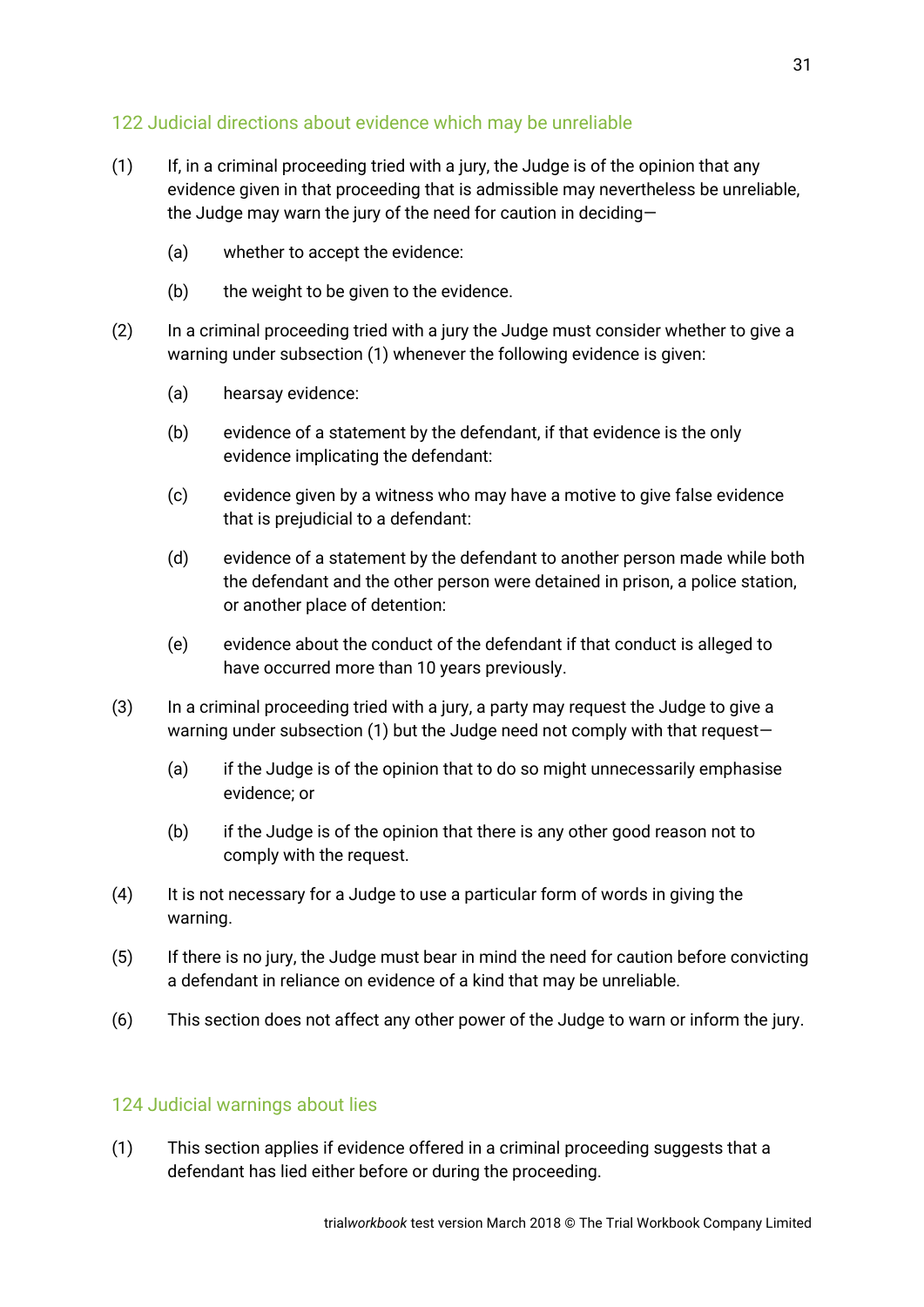- (2) If evidence of a defendant's lie is offered in a criminal proceeding tried with a jury, the Judge is not obliged to give a specific direction as to what inference the jury may draw from that evidence.
- (3) Despite subsection (2), if, in a criminal proceeding tried with a jury, the Judge is of the opinion that the jury may place undue weight on evidence of a defendant's lie, or if the defendant so requests, the Judge must warn the jury that—
	- (a) the jury must be satisfied before using the evidence that the defendant did lie; and
	- (b) people lie for various reasons; and
	- (c) the jury should not necessarily conclude that, just because the defendant lied, the defendant is guilty of the offence for which the defendant is being tried.
- (4) In a criminal proceeding tried without a jury, the Judge must have regard to the matters set out in paragraphs (a) to (c) of subsection (3) before placing any weight on evidence of a defendant's lie.

### 125 Judicial directions about children's evidence

- (1) In a criminal proceeding tried with a jury in which the complainant is a child at the time when the proceeding commences, the Judge must not give any warning to the jury about the absence of corroboration of the evidence of the complainant if the Judge would not have given that kind of a warning had the complainant been an adult.
- (2) In a proceeding tried with a jury in which a witness is a child, the Judge must not, unless expert evidence is given in that proceeding supporting the giving of the following direction or the making of the following comment:
	- (a) instruct the jury that there is a need to scrutinise the evidence of children generally with special care; or
	- (b) suggest to the jury that children generally have tendencies to invent or distort.
- (3) This section does not affect any other power of the Judge to warn or inform the jury about children's evidence exercised in accordance with the requirements of regulations made under section 201.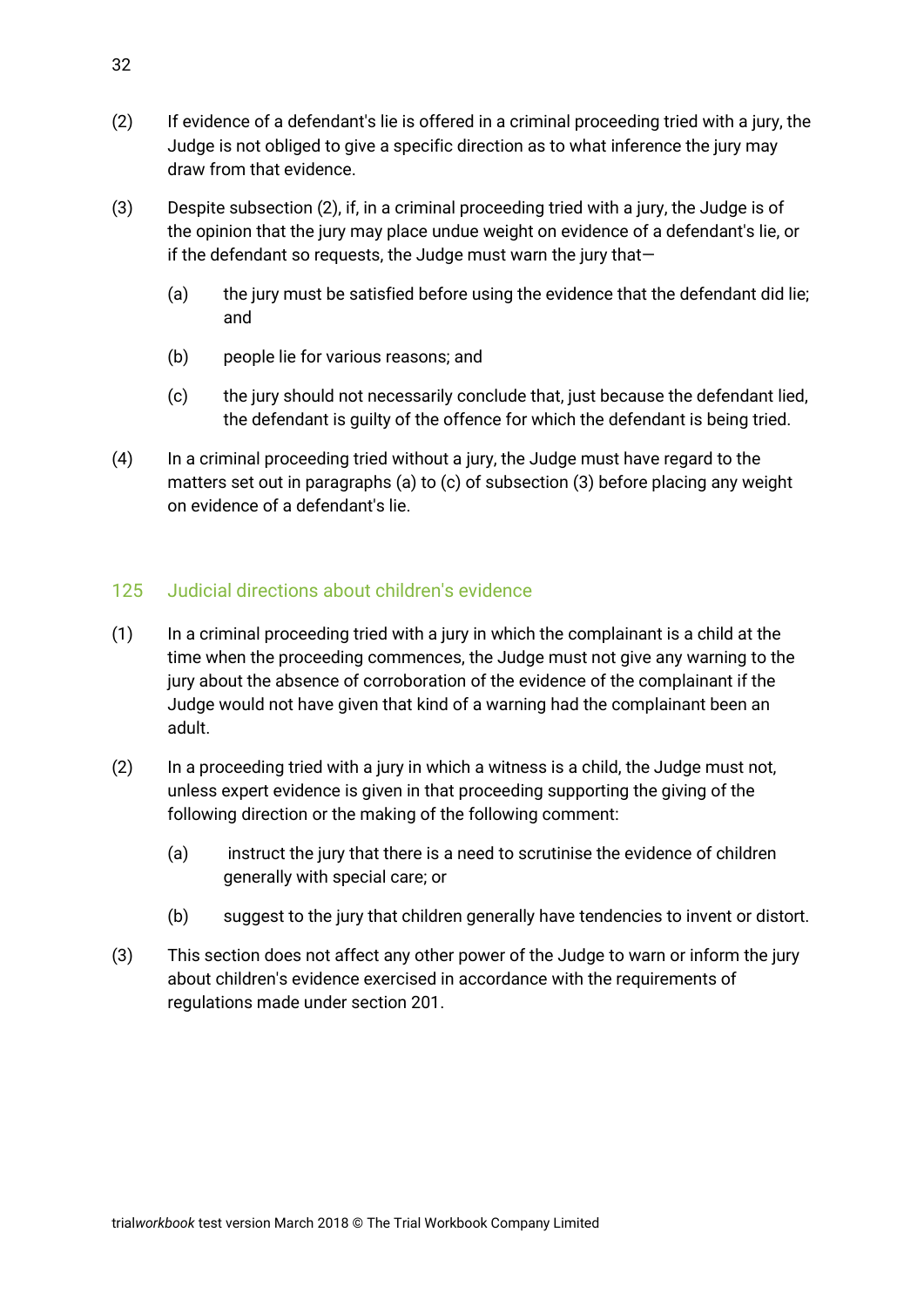#### 126 Judicial warnings about identification evidence

- (1) In a criminal proceeding tried with a jury in which the case against the defendant depends wholly or substantially on the correctness of 1 or more visual or voice identifications of the defendant or any other person, the Judge must warn the jury of the special need for caution before finding the defendant guilty in reliance on the correctness of any such identification.
- (2) The warning need not be in any particular words but must—
	- (a) warn the jury that a mistaken identification can result in a serious miscarriage of justice; and
	- (b) alert the jury to the possibility that a mistaken witness may be convincing; and
	- (c) where there is more than 1 identification witness, refer to the possibility that all of them may be mistaken.
- (3) If evidence of identity is given against the defendant in any criminal proceeding and the defendant disputes that evidence, the court must bear in mind the need for caution before convicting the defendant in reliance on the correctness of any such identification and, in particular, must bear in mind the possibility that the witness may be mistaken.

#### 127 Delayed complaints or failure to complain in sexual cases

- (1) Subsection (2) applies if, in a sexual case tried before a jury, evidence is given or a question is asked or a comment is made that tends to suggest that the person against whom the offence is alleged to have been committed either delayed making or failed to make a complaint in respect of the offence.
- (2) If this subsection applies, the Judge may tell the jury that there can be good reasons for the victim of an offence of that kind to delay making or fail to make a complaint in respect of the offence.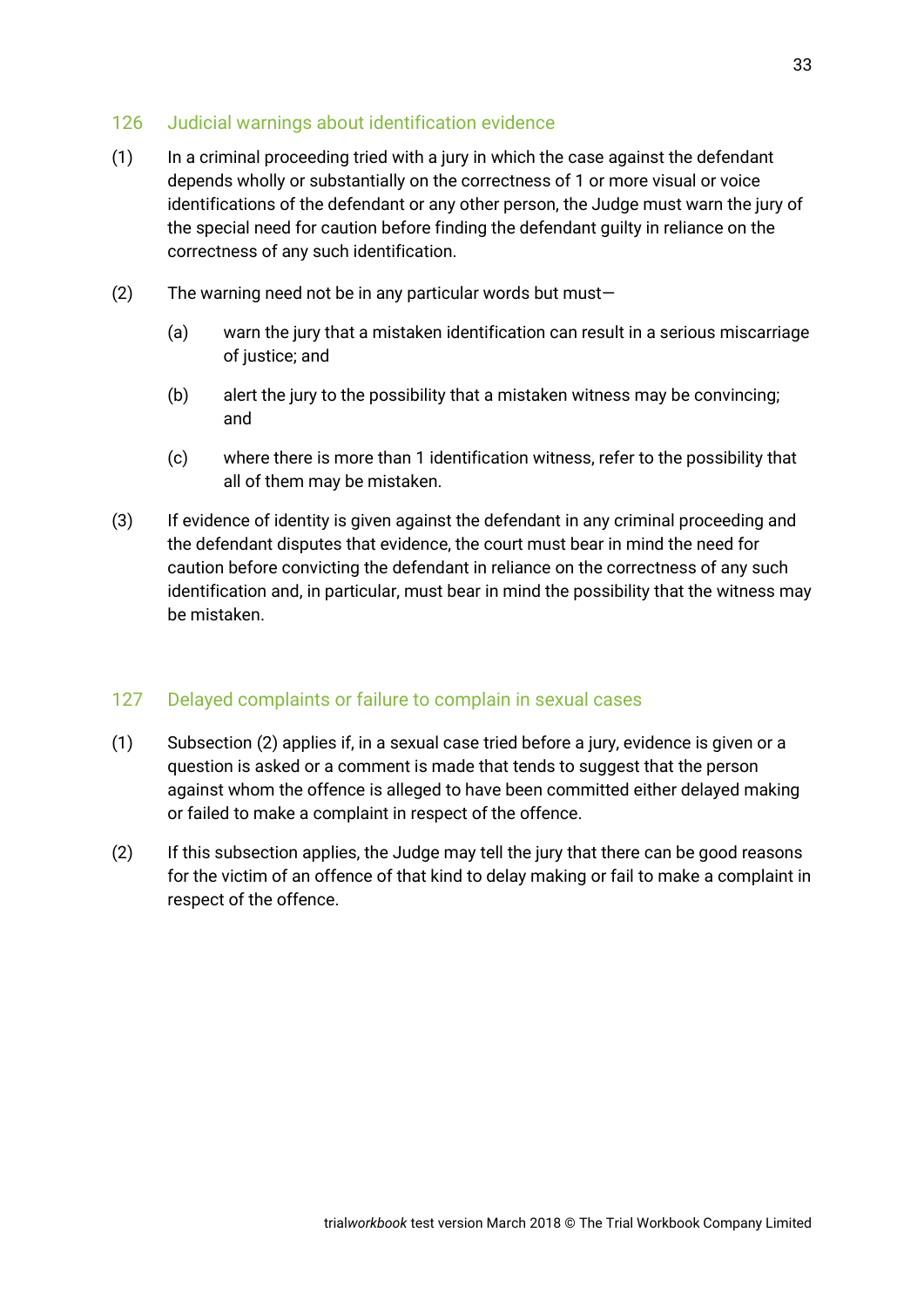## <span id="page-33-0"></span>What warnings does the Defence want?

This is a checklist for Evidence Act 2006 warnings, and other common jury directions.

For some of them it may be appropriate to get instructions (for example whether you want a reliability warning when some of what the witness says it is important to your case, but some of it is disputed; or if the defendant wants you to say to the jury that if it had happened the complainant would have made her complaint a long time ago you will want to advise the defendant about the likely response of the Trial Judge to that).

Highlight or list the warnings you are expecting or need to request and check them off during the Judge's summing up.

## Section 122 – Judicial directions about evidence which may be unreliable

Counsel can ask the Judge to give a direction about evidence which may be unreliable, and the trial Judge must consider whether to give such a direction in certain circumstances. Be prepared to point this out to the Judge.

## Section 124 – Lies

If you ask the Judge for a lies direction the Judge is obliged to give one. Sometimes the direction highlights evidence that a jury may otherwise have not paid much attention to. Does the defendant want the jury to be given a lies direction? What is your advice?

## Tripartite direction

## Section 125 – Children's evidence

Unless there has been expert evidence in the case on this point, the Judge may not instruct the jury that there is a need to scrutinise the evidence of children generally with special care; or suggest to the jury that children generally have tendencies to invent or distort.

### Section 126 – Identification evidence

If the case depends wholly or substantially on identification (voice or visual) then the Judge must give an identification warning.

### Section 127 – Delayed complaint in sexual case

If evidence is given or a question is asked or a comment is made that tends to suggest that the complainant either delayed making or failed to make a complaint the Judge may tell the jury that there can be good reasons for the victim of an offence of that kind to delay making or fail to make a complaint in respect of the offence.

## Any other matters the Defence will want the Judge to direct on?